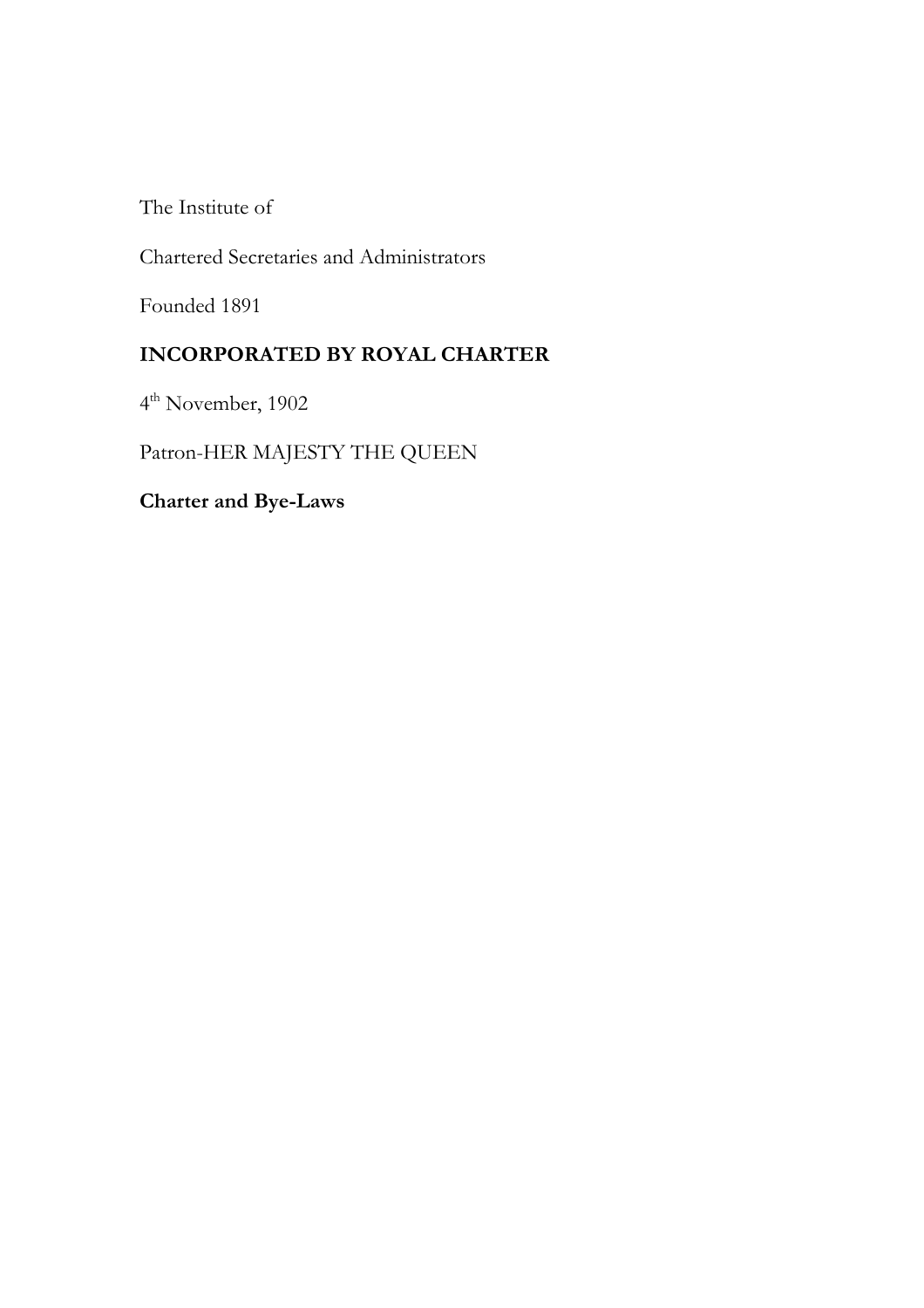# INDEX

# **CHARTER**

|                             |                   | Article       |                               | Article        |
|-----------------------------|-------------------|---------------|-------------------------------|----------------|
| Amendment of:               | Bye-laws          | 17            | Interpretation of Charter     | 21             |
|                             | Charter           | 18            | Land, Power to Hold, etc      | 3,4(g)         |
| Associates                  |                   | $10-13$       | Library                       | 4(f)           |
| Benevolent Fund             |                   | 4(i)          | Management of the Institute 6 |                |
| <b>Branches</b>             |                   | 4(j)          | Meetings, General             | 14             |
| Bye-laws                    |                   | $16 - 17$     | Member: Classes of            | 9              |
| Charter: Amendment of       |                   | 18            | Honorary                      | 15             |
|                             | Interpretation of | 21            | Membership: election to       | 11             |
| Original                    |                   | $\mathbf{1}$  | Name                          | $2*$           |
| Surrender of                |                   | 19            | Notice                        | 20             |
| <b>Chartered Secretary</b>  |                   | 13            | Object                        | $\overline{4}$ |
| <b>Classes of Members</b>   |                   | 9             | Officers, Permanent           | 8              |
| Council of the Institute    |                   | $6 - 7$       | Permanent Officers            | 8              |
| Discipline                  |                   | 4(e)          | President                     | 7              |
| Divisions, Branches, etc.   |                   | 4(j)          | Professional Conduct          | 4(e)           |
| Election to Membership      |                   | 11            | Rules as to Examinations      | $10 - 11$      |
| Examinations                |                   | $4(c), 10-11$ | Seal                          | $\overline{2}$ |
| Fellows                     |                   | $10-13$       | Secretary                     | 8              |
| <b>General Meetings</b>     |                   | 14            | Services and Facilities       | 4              |
| Honorary Members            |                   | 15            | Surrender of Charter          | 19             |
| Initials, F.C.I.S., A.C.I.S |                   | 13            | Vice-Presidents               | 7              |

## \*SUPPLEMENTAL CHARTER OF 1971

Amendment to Article 2-the Name of the Institute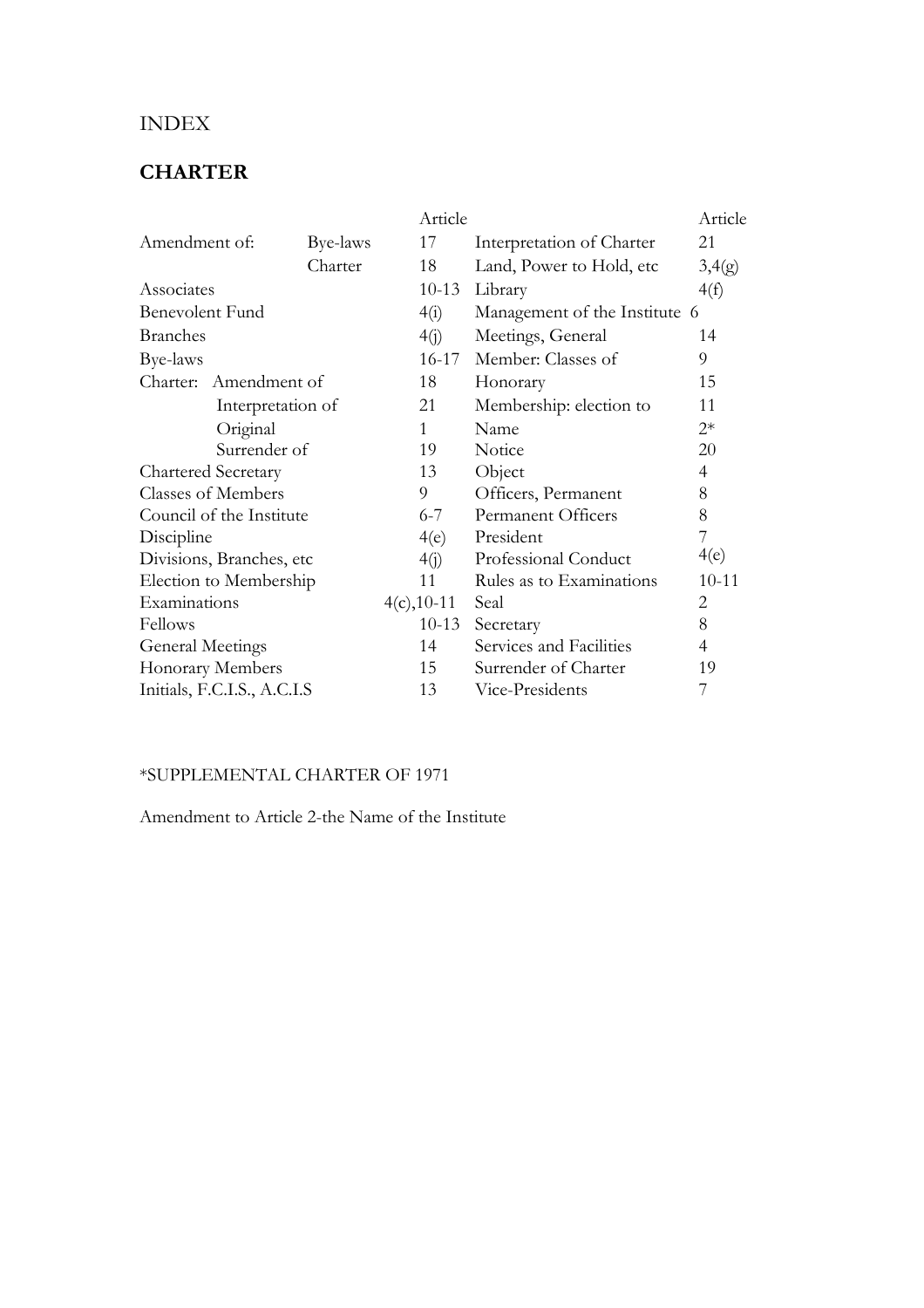# **CHARTER**

ELIZABETH THE SECOND by the Grace of God of the United Kingdom of Great Britain and Northern Ireland and of Our other Realms and Territories Queen, Head of the Commonwealth, Defender of the Faith: To all to whom these Presents shall come, Greeting!

WHEREAS His Majesty King Edward the Seventh in the year of our Lord One thousand nine hundred and two by Royal Charter dated the fourth day of November in the second year of His Reign (hereinafter referred to as "the original Charter") constituted a Body Corporate and Politic by the name of "The Chartered Institute of Secretaries of Joint Stock Companies and other Public Bodies" (hereinafter referred to as "the Institute") with perpetual succession and a Common Seal:

AND WHEREAS supplemental Charters (hereinafter referred to as "the Supplemental Charters") were granted to the Institute in the years One thousand nine hundred and thirty-six, One thousand nine hundred and forty-seven, One thousand nine hundred and fifty, One thousand nine hundred and fifty-three and One thousand nine hundred and sixty-four.

AND WHEREAS the Institute has presented an humble Petition unto Us praying that We would be graciously pleased to grant it a new Charter:

NOW THEREFORE KNOW YE that We having taken the said Petition unto Our Royal Consideration by virtue of Our Prerogative Royal and moved thereto by Our desire to further the object of the Institute for Ourself, our Heirs and Successors have granted and declared and are graciously pleased by these Presents to grant and declare as follows:

- 1. The provisions of the original Charter (except in so far as they incorporate the Institute and confer upon it perpetual succession and a Common Seal) and the Supplemental Charters are hereby revoked but nothing in this revocation shall affect the legality or validity of any act, deed or thing lawfully done or executed under the provisions of the original Charter or Supplemental Charters.
- 2. The Institute shall henceforth be known by the name of the "The Chartered Institute of Secretaries" and by the same name shall have perpetual succession and a Common Seal, with power to break, alter and make anew the said Seal from time to time at the will and pleasure of the Institute and by the same name shall and may sue and be sued in all Courts, and in all manner of actions and suits, and shall have power to do all other matters and things incidental or appertaining to a Body Corporate.
- 3. The Institute may acquire and hold any land, tenements or hereditaments whatsoever within Our United Kingdom of Great Britain and Northern Ireland and any other part of the Commonwealth or elsewhere and from time to time demise, alienate or otherwise dispose of the same or any part thereof.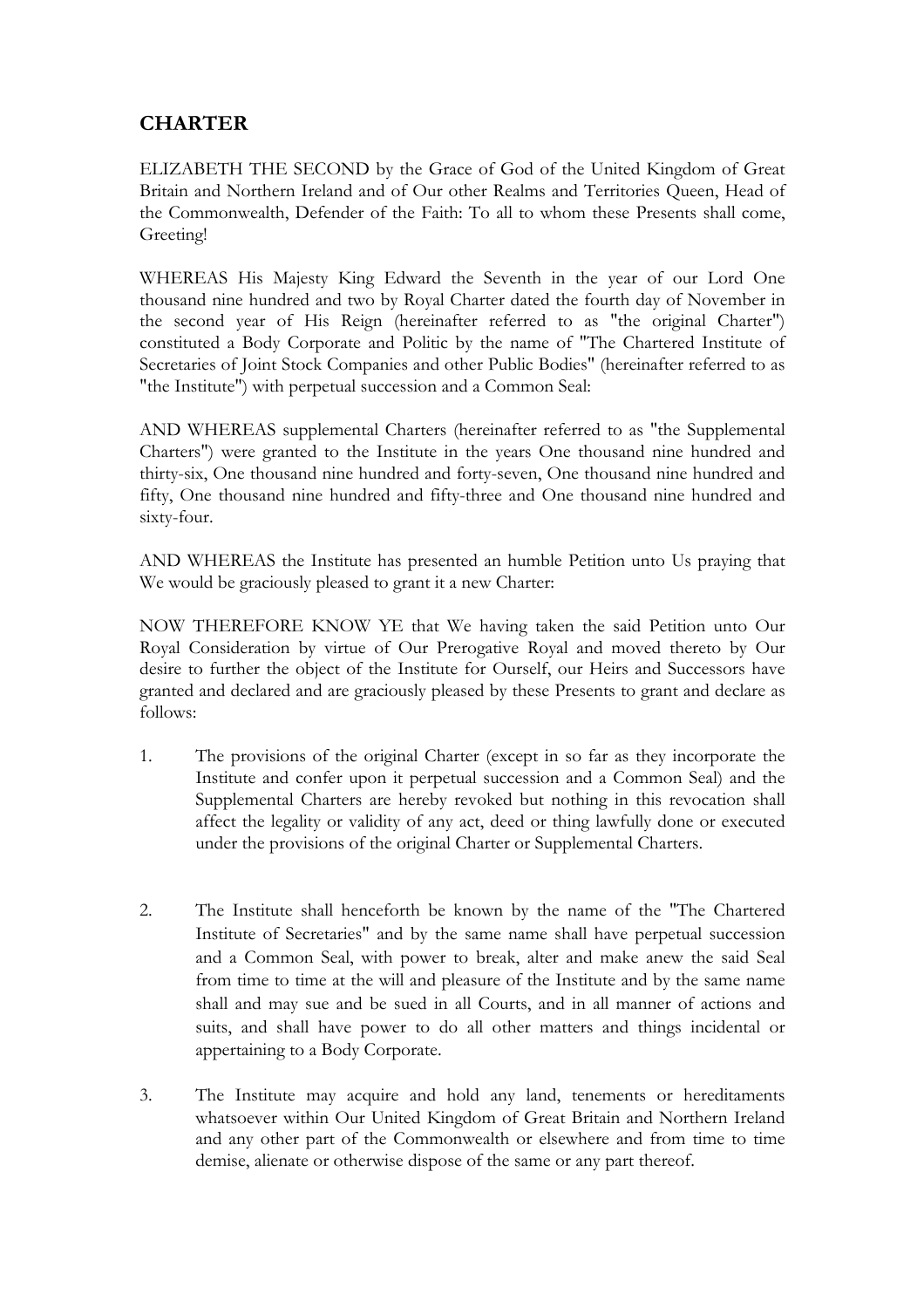- 4. The object for which the Institute is established and incorporated is the promotion and advancement of the efficient administration of commerce, industry and public affairs by the continued development of the study and practice of secretaryship and administration of companies and other bodies, and for that purpose to do any or all of the following things:
	- (a) to hold conferences and meetings and to provide for the reading of papers and the delivery of lectures;
	- (b) to prepare and publish, or superintend the publication of, journals, books, pamphlets and papers, and to utilize any other means of communication;
	- (c) to hold examinations, establish scholarships, organise lectures and grant prizes and by other means to promote and advance the study of matters relevant to the object of the Institute;
	- (d) to promote the study of and research into law and the practice of secretaryship and administration;
	- (e) to promote the efficiency and usefulness of the service and the standard of professional conduct provided by members of the Institute, and for the purpose to exercise professional supervision and disciplinary powers over them;
	- (f) to establish and maintain libraries and collections of documents, papers and other effects;
	- (g) to purchase, lease, rent, hold and dispose of any land and premises for use as halls, libraries, colleges, lecture rooms and offices, or for any other purpose of the Institute;
	- (h) to make grants to universities or other educational establishments or for the promotion of the study of subjects relevant to the object of the Institute;
	- (i) to establish or administer any charitable or benevolent fund, and contribute to any such fund, including in particular funds from which may be made provision for persons who are or have been members of the Institute or their dependants in necessitous circumstances;
	- (j) to establish divisions, branches and other local organisations of members or students, in Our United Kingdom and any part of the Commonwealth or elsewhere and to delegate to such organisations such powers as the Institute may think fit;
	- (k) to do all other things incidental or conducive to the attainment of the object of the Institute.
- 5. The Institute shall not carry on any trade or business or engage in any transactions with a view to the pecuniary gain or profit of the members thereof. No member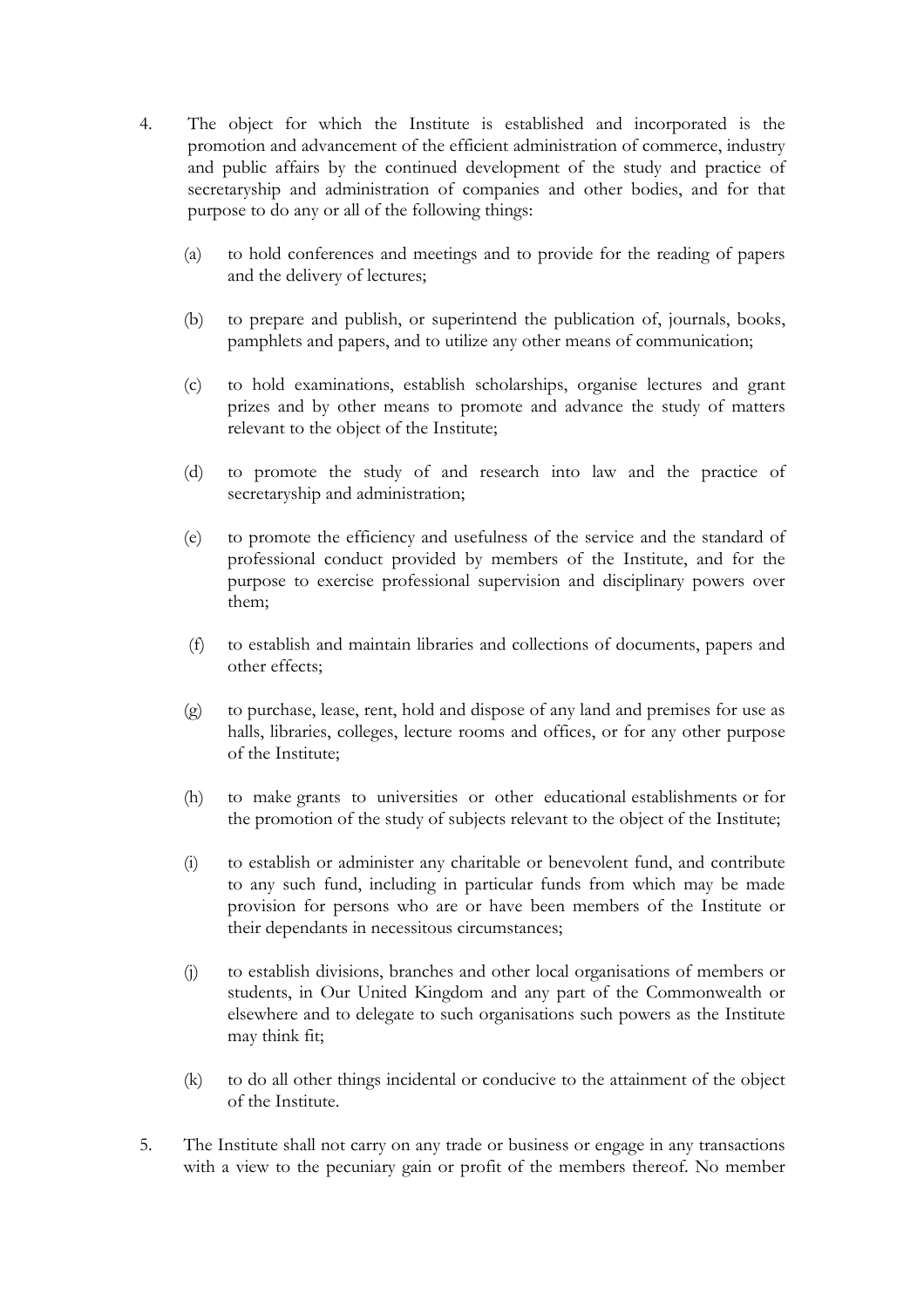shall have any personal claim on any property of the Institute or make any profit out of his membership except in the case of and as a salaried officer of the Institute.

- 6. The management of the Institute shall be vested in a Council (hereinafter referred to as "the Council") constituted as prescribed by the Bye-laws for the time being of the Institute (hereinafter referred to as the "Bye-laws") and all powers of the Institute shall be vested in and exercisable by the Council except so far as the same are by this Our Charter or by the Bye-laws expressly required to be exercised by the Institute in General Meeting.
- 7. Of the members of the Council of the Institute, one shall be the President and two or more shall be Vice-Presidents of the Institute. The said President and Vice-Presidents shall be elected in such manner and shall hold office for such periods and on such terms as to re-election and otherwise as the Bye-laws shall direct.
- 8. The Institute shall have a Secretary with such functions, tenure and terms of office as the Bye-laws may prescribe and such other officers as the Council of the Institute may from time to time appoint.
- 9. Unless and until the Bye-laws shall otherwise provide there shall be two classes of members of the Institute termed respectively Fellows and Associates.
- 10. No person shall be elected as a Fellow or an Associate unless in addition to complying with the requirements and conditions provided in this Our Charter and the Bye-laws he shall have passed such qualifying examinations as shall be prescribed by the Bye-laws: provided always that such examinations may be dispensed with in such exceptional cases on such conditions and in such manner as may be prescribed by the Bye-laws.
- 11. The qualifications, examination, election, privileges and obligations of Fellows and Associates and conditions governing membership, shall he such as the Bye-laws shall direct.
- 12. The Council shall have power respecting each person proposed for election as a Fellow, or an Associate, to decide conclusively whether he has or has not fulfilled the conditions applicable to his case.
- 13. A member shall be entitled to call himself Chartered Secretary; a Fellow may use after his name the initials "F.C.I.S." and an Associate may use after his name the initials "A.C.I.S."
- 14. All members of the Institute shall, subject to any conditions imposed by the Byelaws, be entitled to be present and vote at General Meetings and to take part in the discussion of business thereat.
- 15. The Council may elect any person of distinction or one who has rendered outstanding service to the Institute to be an Honorary Member of the Institute subject to that person's consent; Honorary Members shall have such privileges and obligations and be subject to such conditions as the Bye-laws may prescribe.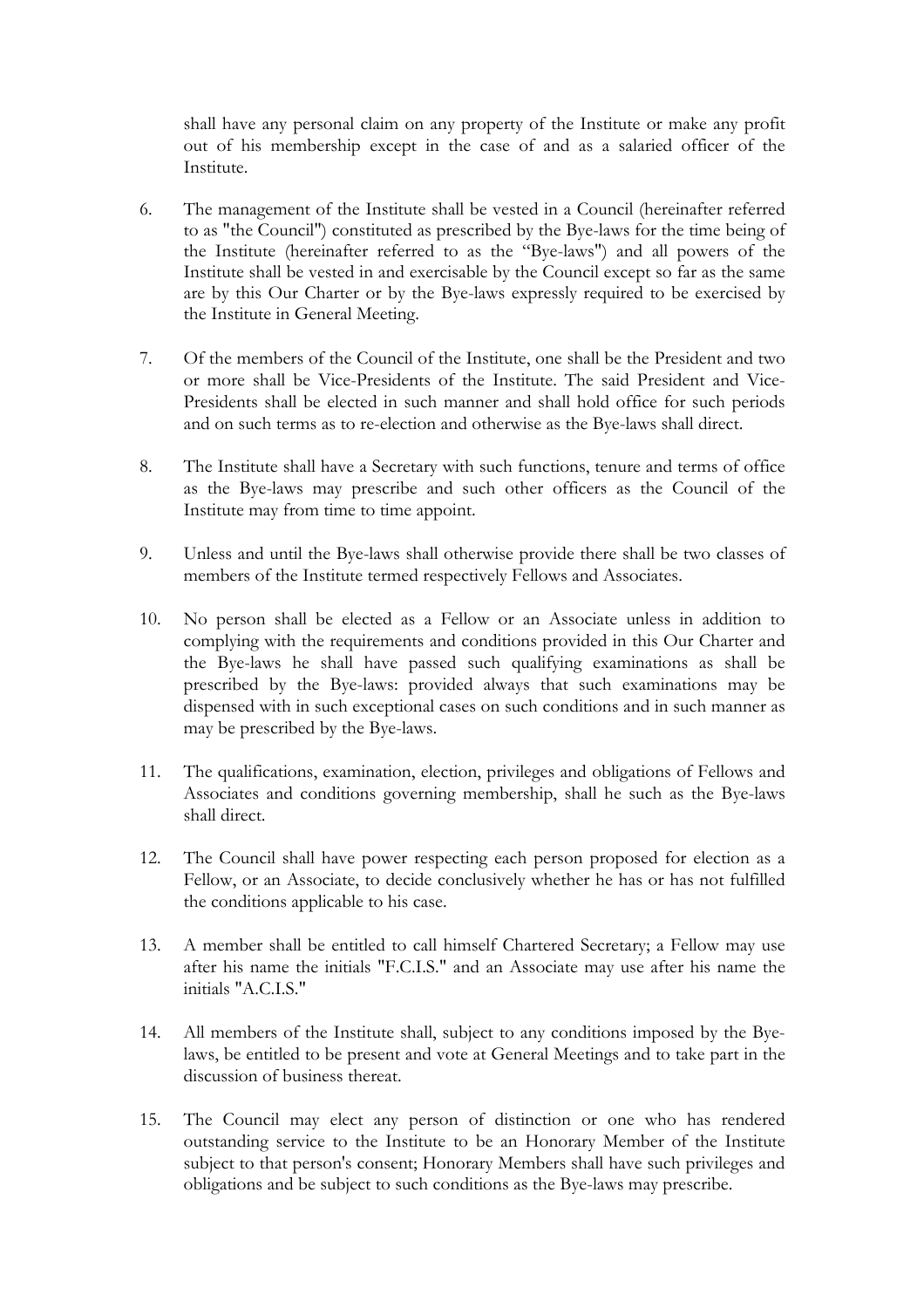- 16. The Bye-laws of the Institute in force at the date of this Our Charter shall in so far they do not conflict with the provisions of Our Charter remain in force as the Byelaws of the Institute unless and until revoked, amended or added to in manner hereinafter provided.
- 17. The Council shall have power from time to time to make such Bye-laws as shall seem requisite and convenient for the management of the Institute and for the furtherance of the object of the Institute and from time to time to revoke, amend or add to any such Bye-law. Provided that no such Bye-law, revocation, amendment or addition shall take effect until the same has been approved by resolution passed by a majority of not less than two-thirds of the members present and voting at a General Meeting of the Institute, of which due notice in writing shall have been given of the nature of the business to be considered, and has been allowed by the Lords of Our Most Honourable Privy Council of which allowance a Certificate under the hand of the Clerk of Our said Privy Council shall be conclusive evidence.
- l8. The Institute may by resolution passed by a majority of not less than three-fourths of the members present and voting at a General Meeting of the Institute, of which due notice in writing shall have been given of the nature of the business to be considered, amend or add to this Our Charter and such amendments or additions shall when allowed by Us, Our heirs or Successors in Council become effectual and this Our Charter shall thenceforth continue to operate as if it had originally been granted and made accordingly. This Article shall apply to this Our Charter as amended or added to in manner aforesaid.
- 19. The Institute may by resolution passed by a majority of not less than three-fourths of the members present and voting at a General Meeting of the Institute, of which due notice in writing shall have been given of the nature of the business to be considered, surrender this our Charter and any Supplemental Charter subject to the sanction of Us, our Heirs or Successors in Council and upon such terms as We or They may consider fit and to wind up or otherwise deal with the affairs of the Institute in such manner as shall be directed by General Meeting or in default of such direction as the Council shall think expedient having due regard to the liabilities of the Institute for the time being and if on the winding up or dissolution of the Institute there shall remain after the satisfaction of all its debts and liabilities any property whatsoever the same shall not be paid to or distributed among the members of the Institute or any of them but shall (subject to any special trusts affecting the same) be given or transferred to some other institute or institutes having objects similar to the object of the Institute and which shall prohibit the distribution of its or their income and property amongst its or their members to an extent at least as great as is imposed on the Institute under or by virtue of this Our Charter, such institute or institutes to be determined by the members of the Institute at or before the time of dissolution thereof if and so far as effect cannot be given to the foregoing provisions then to some charitable object.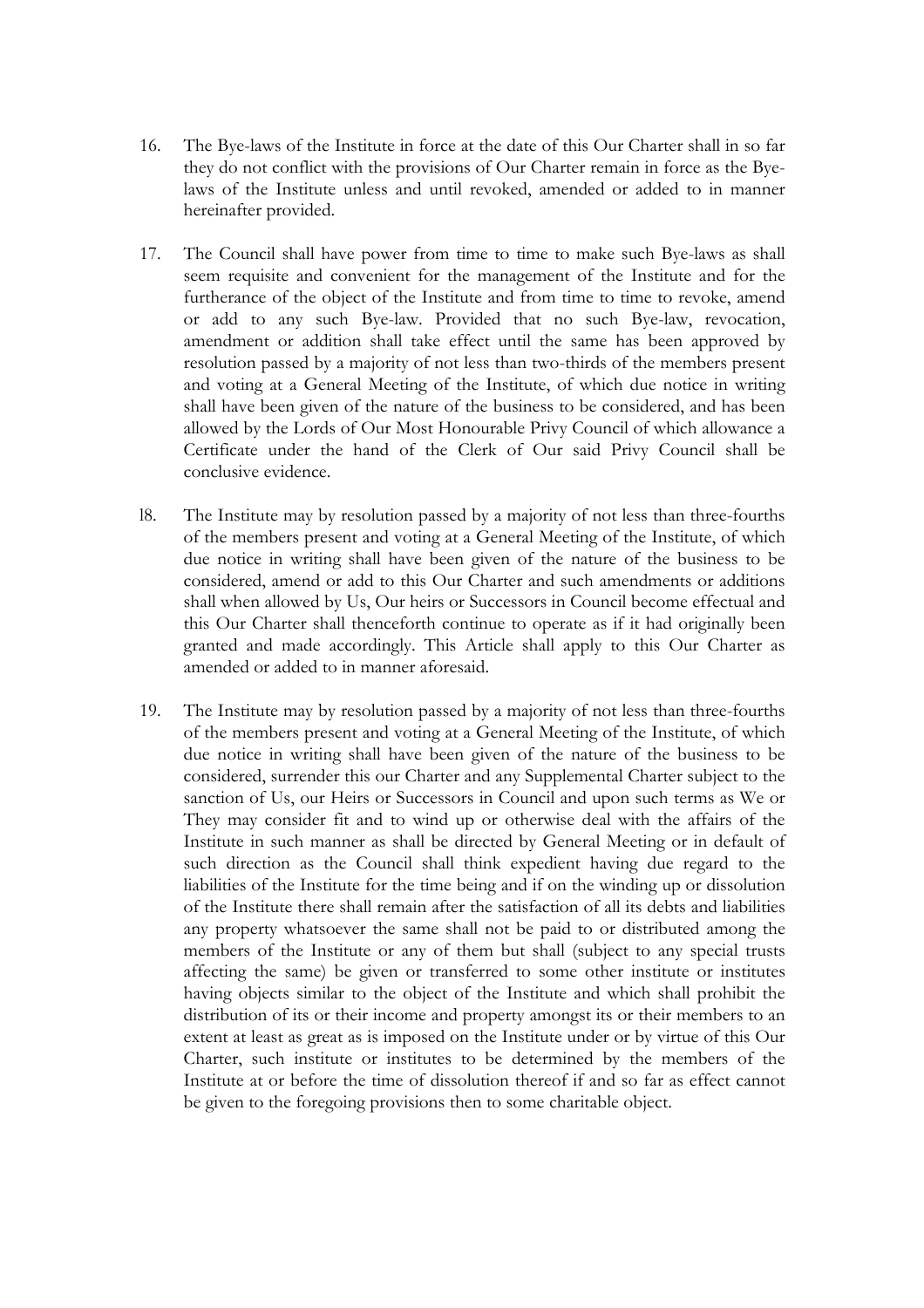- 20. For the purposes of Articles 17, 18 and 19 of this Our Charter the period of due notice shall be at least twenty-one days.
- 21. And We do hereby for Us, Our Heirs and Successors grant and declare that these our Letters or the enrolment or exemplification thereof shall be in all things good, firm, valid and effectual according to the true intent and meaning of the same and shall be taken, construed and adjudged in all Our Courts or elsewhere in the most favourable and beneficial sense and for the best advantage of the said Institute, any mis-recital, omission, defect, imperfection, matter or thing whatsoever notwithstanding.

IN WITNESS whereof We have caused these Our Letters to be made Patent.

WITNESS ourself at Westminster the twenty-second day of June in the fifteenth year of Our Reign.

BY WARRANT under the Queen's Sign Manual,

COLDSTREAM.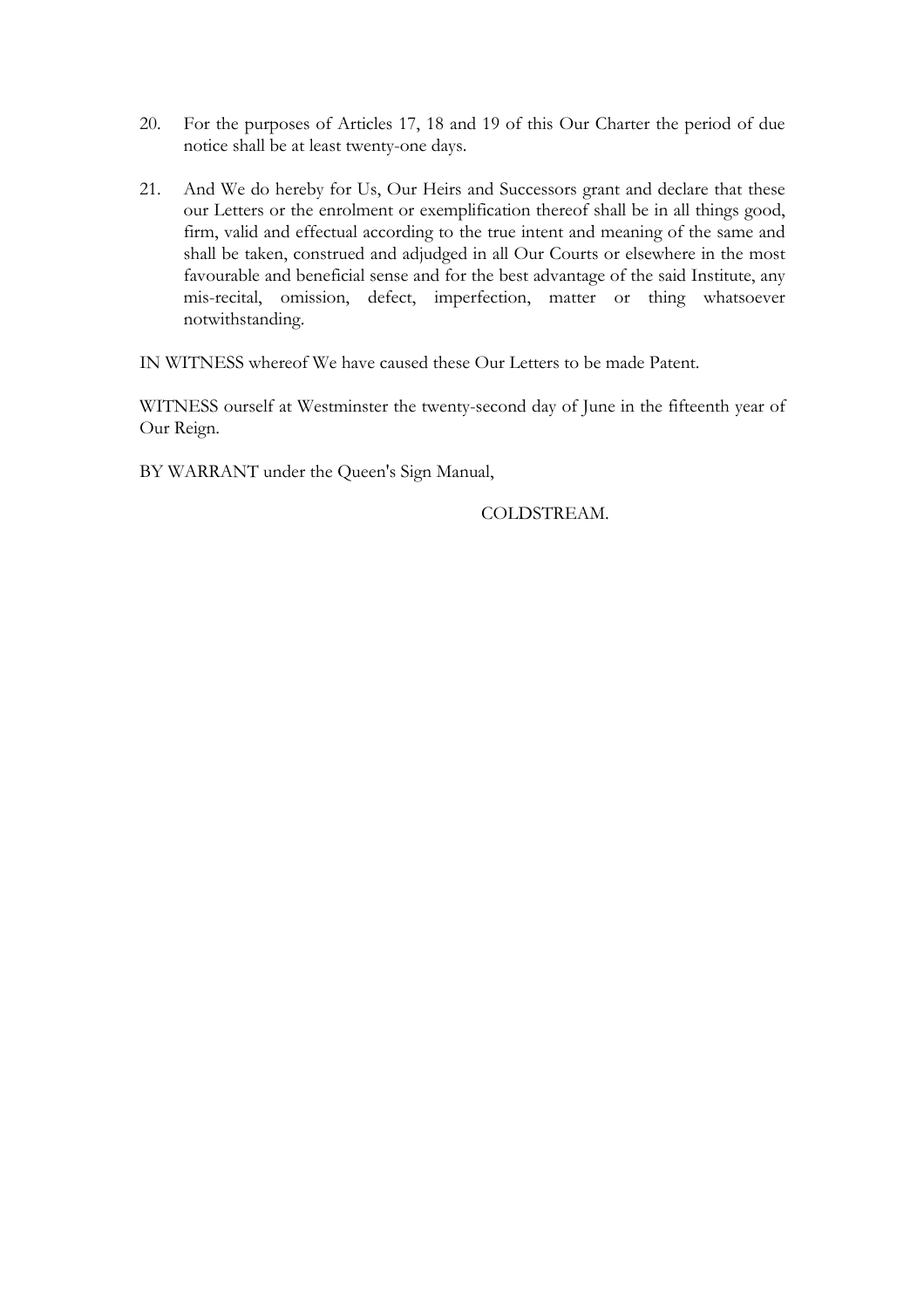## **SUPPLEMENTAL CHARTER OF 1971**

ELIZABETH THE SECOND by the Grace of God of the United Kingdom of Great Britain and Northern Ireland and of Our other Realms and Territories Queen, Head of the Commonwealth, Defender of the Faith: To all whom these presents shall come, Greeting!

WHEREAS His Majesty King Edward the Seventh in the year of our Lord One thousand nine hundred and two by Royal Charter dated the fourth day of November in the second year of His Reign (hereinafter referred to as "the original Charter") constituted a Body Corporate and Politic by the name of "The Chartered Institute of Secretaries of Joint Stock Companies and other Public Bodies" (hereinafter referred to as "the Institute") with perpetual succession and a Common Seal:

AND WHEREAS Supplemental Charters (hereinafter referred to as "the Supplemental Charters") were granted to the Institute in the years One thousand nine hundred and thirty-six, One thousand nine hundred and forty-seven, One thousand nine hundred and fifty, One thousand nine hundred and fifty-three and One thousand nine hundred and sixty-four, pursuant to which amendments were made to certain Articles of the original Charter:

AND WHEREAS a new Charter (hereinafter referred to as "the new Charter") was granted to the Institute in the year One thousand nine hundred and sixty-six, whereby the provisions of the original Charter (except in so far as they incorporated the Institute and conferred upon it perpetual succession and a Common Seal) and the Supplemental Charters were revoked, the name of the Institute was altered to "The Chartered Institute of Secretaries" and new provisions were made for the governance of the affairs of the Institute:

AND WHEREAS the Institute has presented an humble Petition unto Us praying that We would be graciously pleased to grant it a further Supplemental Charter:

NOW THEREFORE KNOW YE that We having taken the said Petition into Our Royal Consideration by virtue of Our Prerogative Royal and moved thereto by Our desire to further the object of the Institute for Ourself, Our heirs and have granted and declared and are graciously pleased by these Presents to grant and declare as follows:

- 1. The Institute shall henceforth be known by the name of "The Institute of Chartered Secretaries and Administrators" and the original Charter and the new Charter shall he construed accordingly.
- 2. The Bye-laws of the Institute shall be amended in the manner set out in the Schedule to this Our Supplemental Charter.

IN WITNESS whereof We have caused these Our Letters to be made Patent.

WITNESS Ourself at Westminster the tenth day of September in the twentieth year of Our Reign.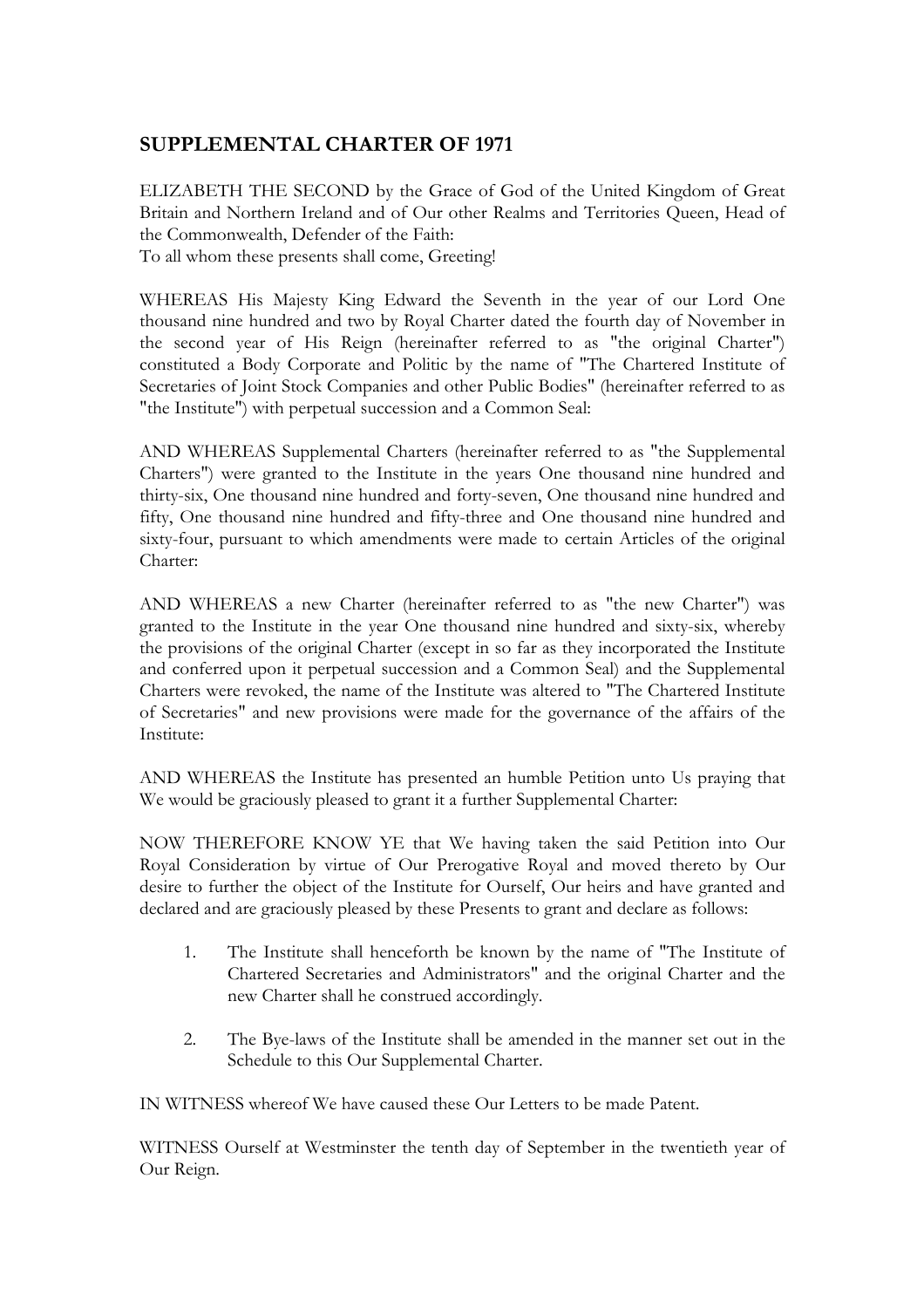BY WARRANT under the Queen's Sign Manual,

#### DOBSON

## **SCHEDULE**

In Bye-laws 1 and 62 the words "The Chartered Institute of Secretaries" shall be deleted and the words "The Institute of Chartered Secretaries and Administrators" shall be substituted therefor.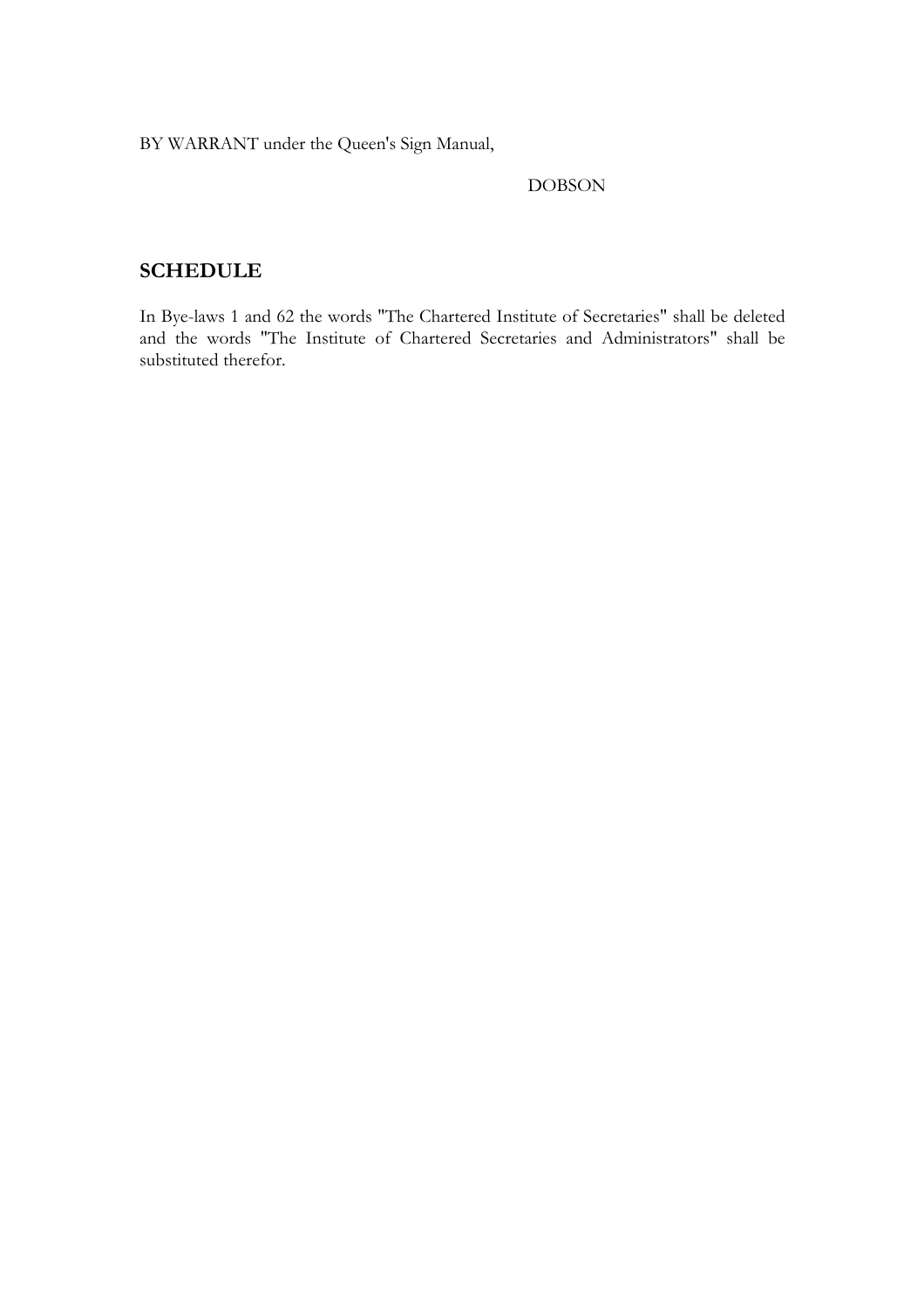## **THE INSTITUTE OF CHARTERED SECRETARIES AND ADMINISTRATORS**

**BYE-LAWS** 

**ICSA** 

**23RD SEPTEMBER 1999**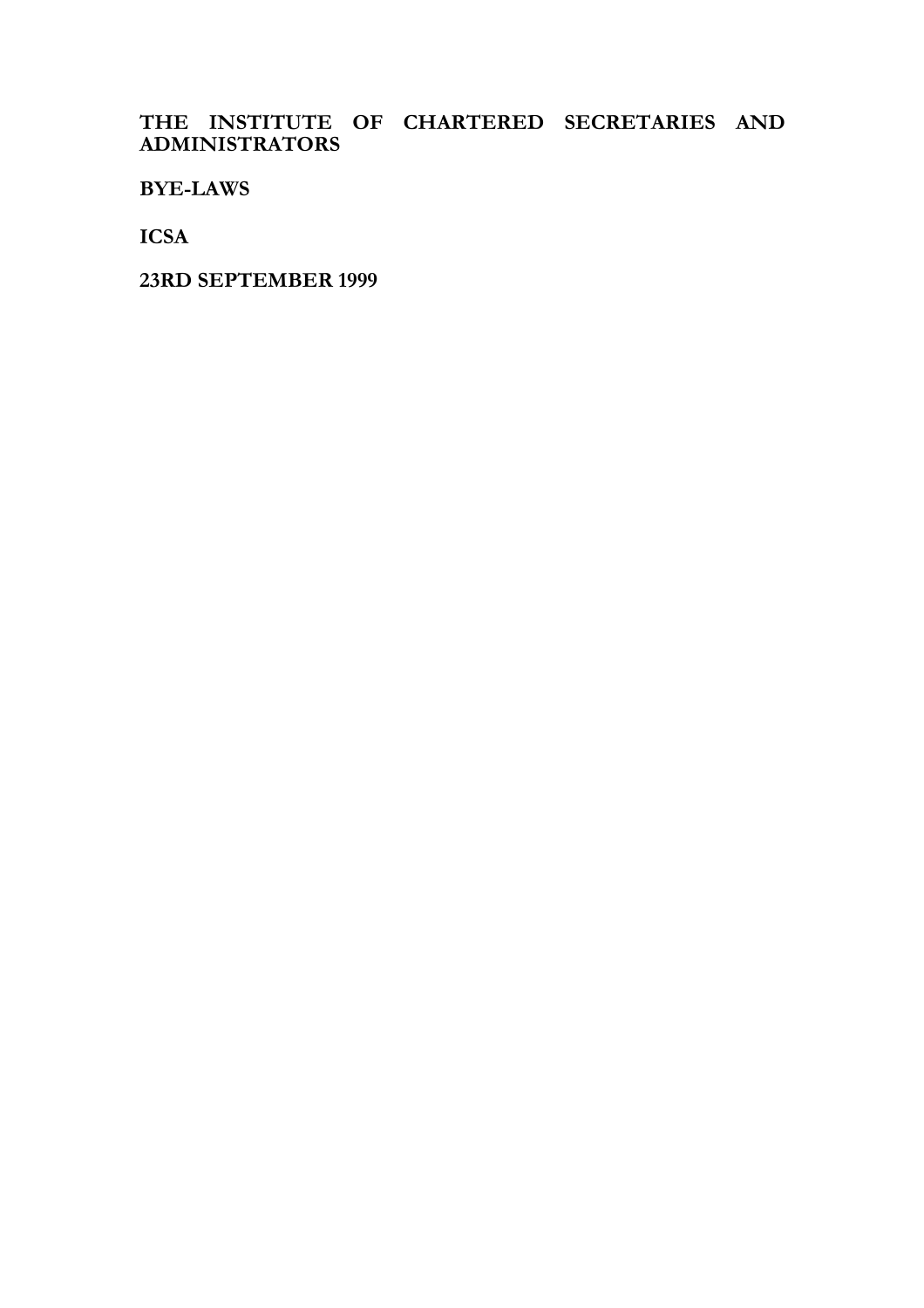# **CONTENTS**

|                                                            | <b>BYE LAW</b> | <b>PAGE</b> |
|------------------------------------------------------------|----------------|-------------|
| The meaning of the Bye-laws                                |                |             |
| The meaning of certain words used in the Bye-laws          | 1              | 23          |
| The Charter                                                |                |             |
| The standing of the Charter                                |                |             |
|                                                            | $\overline{2}$ | 26          |
| <b>Members, Graduates and Affiliated persons</b>           |                |             |
| Types of members                                           | 3              | 27          |
| Fellows                                                    | $\overline{4}$ | 27          |
| The Lord Mayor of the City of London                       | 5              | 28          |
| Associates                                                 | 6              | 28          |
| The Council can reduce the qualifying periods for election | 7              | 28          |
| Honorary members                                           | 8              | 29          |
| Graduates                                                  | 9              | 29          |
| Moving on from being a Graduate                            | 10             | 29          |
| People who cannot become members                           | 11             | 30          |
| Membership application forms                               | 12             | 30          |
| Professional conduct                                       | 13             | 30          |
| Membership certificates                                    | 14             | 30          |
| Members must give the Institute their details              | 15             | 31          |
| Members must pay their subscriptions and so on promptly    | 16             | 31          |
| Resigning membership                                       | 17             | 31          |
| Re-electing members                                        | 18             | 31          |
| Members who do not pay their subscriptions                 | 19             | 32          |
| Affiliated persons                                         | 20             | 32          |
| Members in public practice                                 | 21             | 32          |
| Examinations                                               |                |             |
| Examinations                                               | 22             | 34          |
| The Institute's management                                 |                |             |
| The Council                                                | 23             | 35          |
| Elections                                                  | 24             | 36          |
| Period of office                                           | 25             | 36          |
| Alternate Council members                                  | 26             | 37          |
| The President and Vice Presidents                          | 27             | 38          |
| Council members in office before these Bye-laws came       |                |             |
| in to effect                                               | 28             | 38          |
| Vacancies                                                  | 29             | 39          |
| Resigning from the Council                                 | 30             | 39          |
| When Council members are disqualified                      | 31             | 39          |
| Committees                                                 | 32             | 40          |
| <b>Chief Executives</b>                                    | 33             | 40          |
| The United Kingdom Committee                               | 33             | 40          |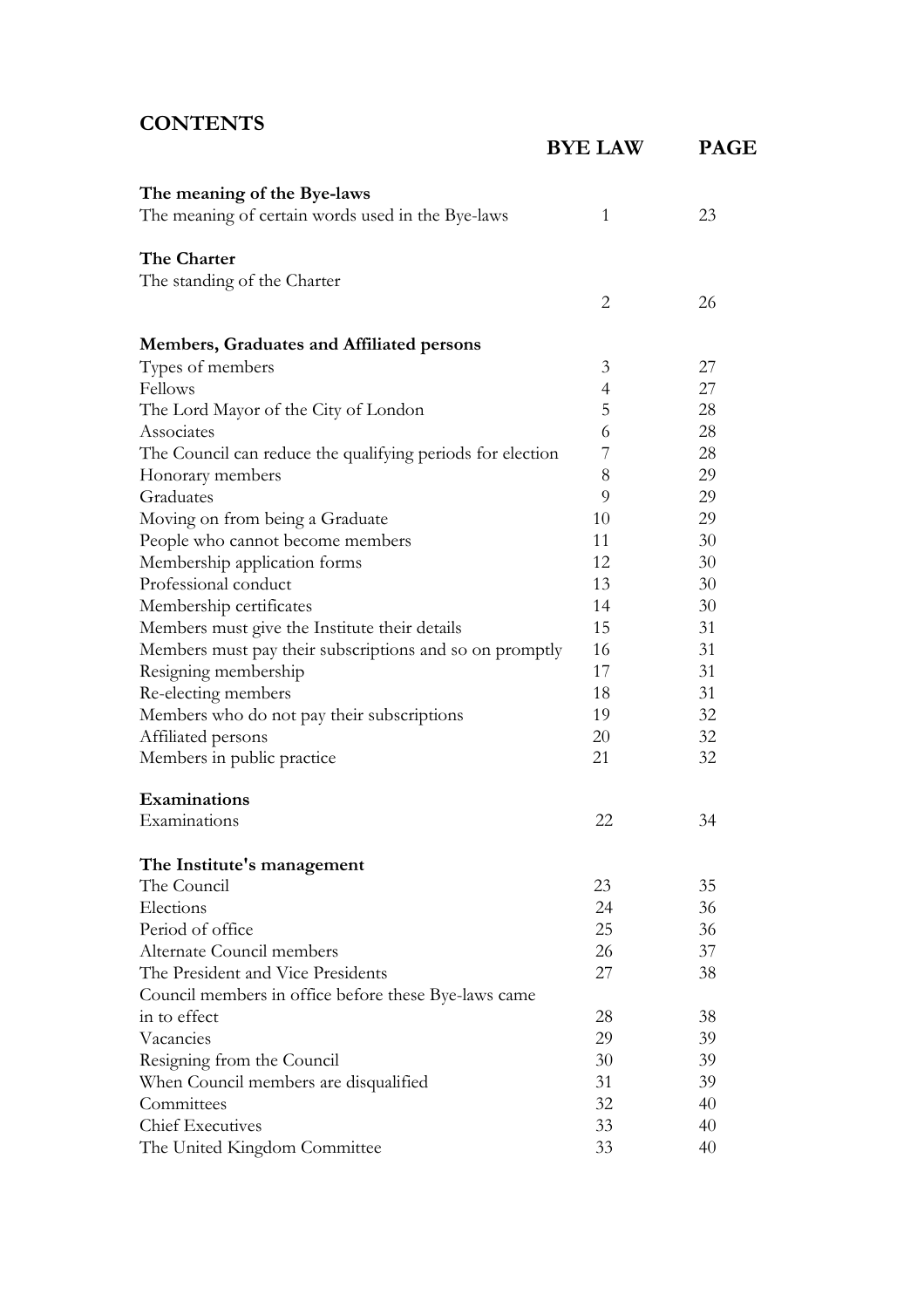| <b>Divisions</b>                                |    |    |
|-------------------------------------------------|----|----|
| Divisions                                       | 35 | 41 |
| Divisional Committees                           | 36 | 41 |
| <b>Delegation Agreements</b>                    | 37 | 42 |
| <b>Meetings</b>                                 |    |    |
| Notice of Council meetings                      | 38 | 43 |
| Calling Council meetings                        | 39 | 43 |
| Quorum for Council meetings                     | 45 | 43 |
| Procedure at Council meetings                   | 41 | 43 |
| The Chairman of meetings                        | 42 | 44 |
| Meetings and conferences                        | 43 | 44 |
| General meetings                                | 44 | 45 |
| The quorum at general meetings                  | 45 | 45 |
| Adjourning general meetings                     | 46 | 46 |
| Voting at general meetings                      | 47 | 46 |
| The chairman declaring the results of a vote    | 48 | 46 |
| Voting                                          | 49 | 46 |
| Poll votes                                      | 50 | 47 |
| Postal voting                                   | 51 | 47 |
| Proxies                                         | 52 | 48 |
| Notice to members                               | 53 | 49 |
| Disciplinary proceedings                        |    |    |
| Disciplinary Bodies                             | 54 | 50 |
| One-off Investigation Groups                    | 55 | 51 |
| Disciplinary Procedure                          | 56 | 51 |
| Penalties                                       | 57 | 53 |
| Appeals                                         | 58 | 54 |
| Finance                                         |    |    |
| The Institute's Finances                        | 59 | 56 |
| Expenses                                        | 60 | 56 |
| Borrowing and charging by Divisional Committees | 61 | 56 |
| Salaried staff                                  |    |    |
| The Secretary and Chief Executive               | 62 | 57 |
| Records, documents and registers                |    |    |
| Minutes                                         | 63 | 58 |
| The Membership Register                         | 64 | 58 |
| Keeping the Institute's Charter and deeds       | 65 | 58 |
| Membership lists                                | 66 | 58 |
| Copies of the Charter and Bye-laws              | 67 | 59 |
| The seal                                        |    |    |
| Using the seal                                  | 68 | 60 |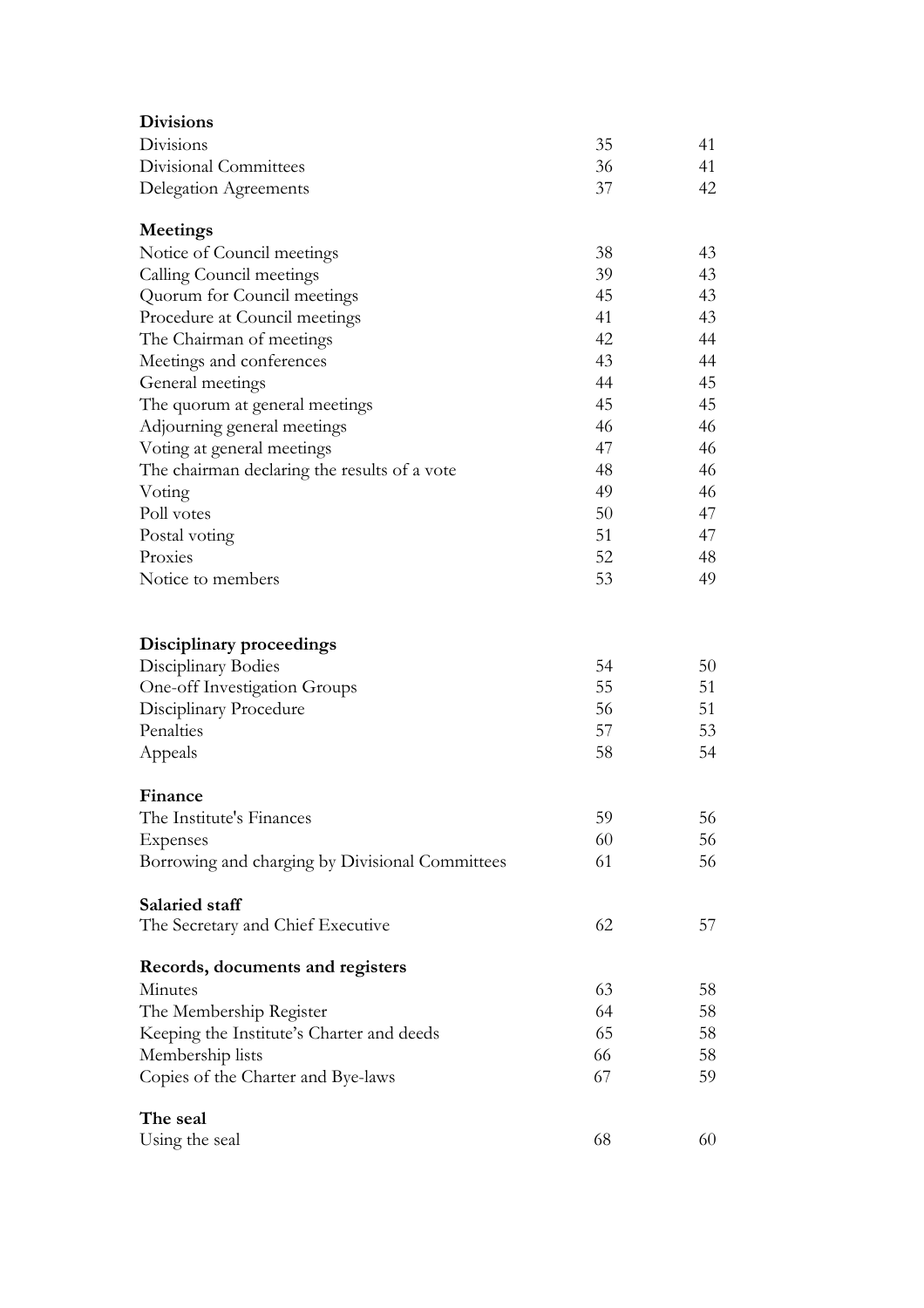| Indemnity<br>Indemnity for officers and staff     | 69          | 60 |
|---------------------------------------------------|-------------|----|
| Delegation<br>The Council can delegate its powers | $\gamma$ () | 61 |
| Amendments                                        | 71          |    |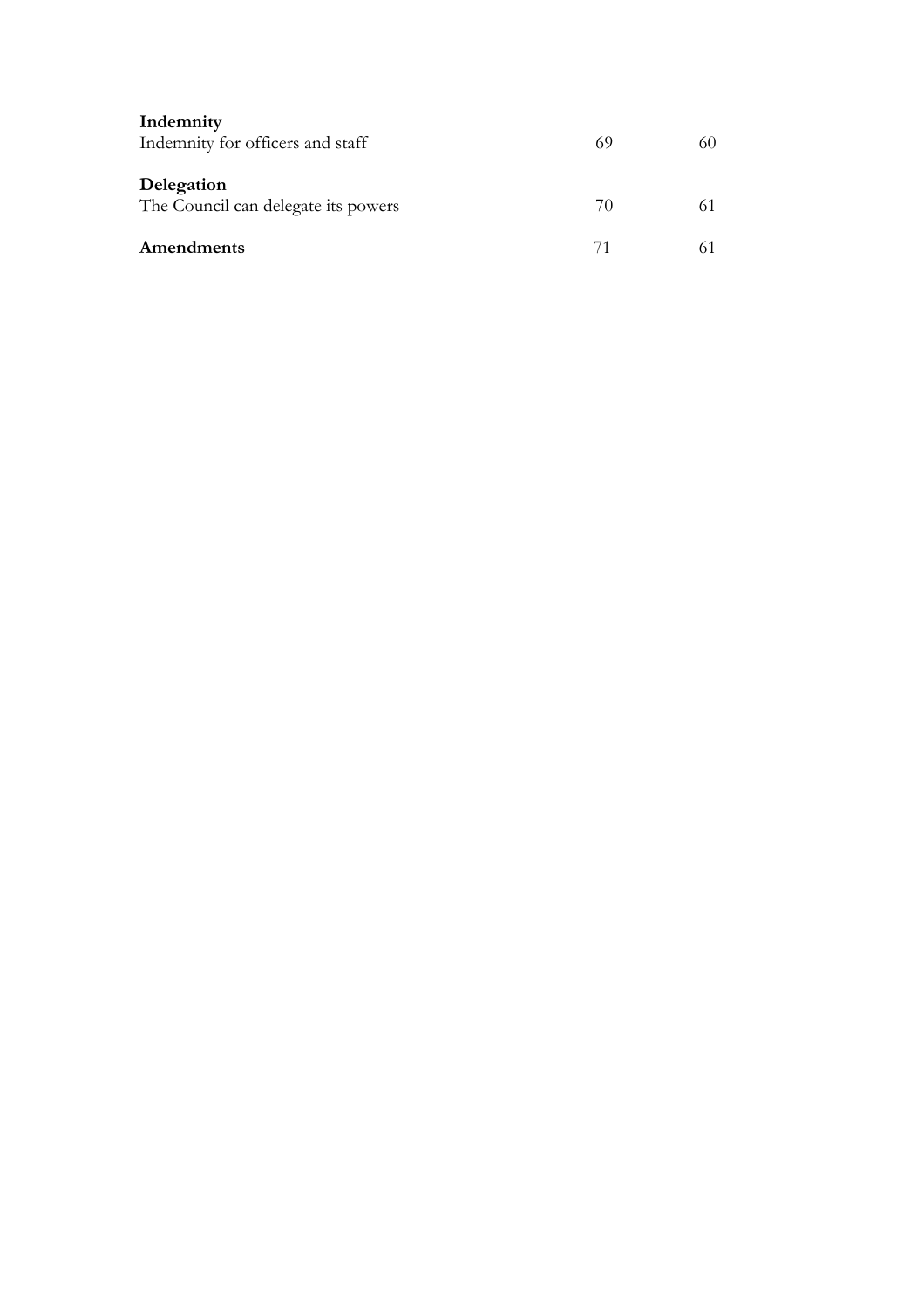#### **At the Council Chamber, Whitehall**

#### **THE 13TH DAY OF DECEMBER 1999**

#### **BY THE LORDS OF HER MAJESTY'S MOST HONOURABLE PRIVY COUNCIL**

WHEREAS The Institute of Chartered Secretaries and Administrators has duly revoked its Bye-laws and made new Bye-laws:

AND WHEREAS the revocation of the Bye-laws and the new Bye-laws have been submitted to the Lords of the Privy Council for allowance:

NOW, THEREFORE, Their Lordships, having taken the submission of the Institute into consideration, are pleased to allow the revocation of the Bye-laws and to allow the new Bye-laws as set out in the Schedule to this Order.

A. K. Galloway

#### **SCHEDULE**

Bye-laws of the Institute of Chartered Secretaries and Administrators referred to in the foregoing order.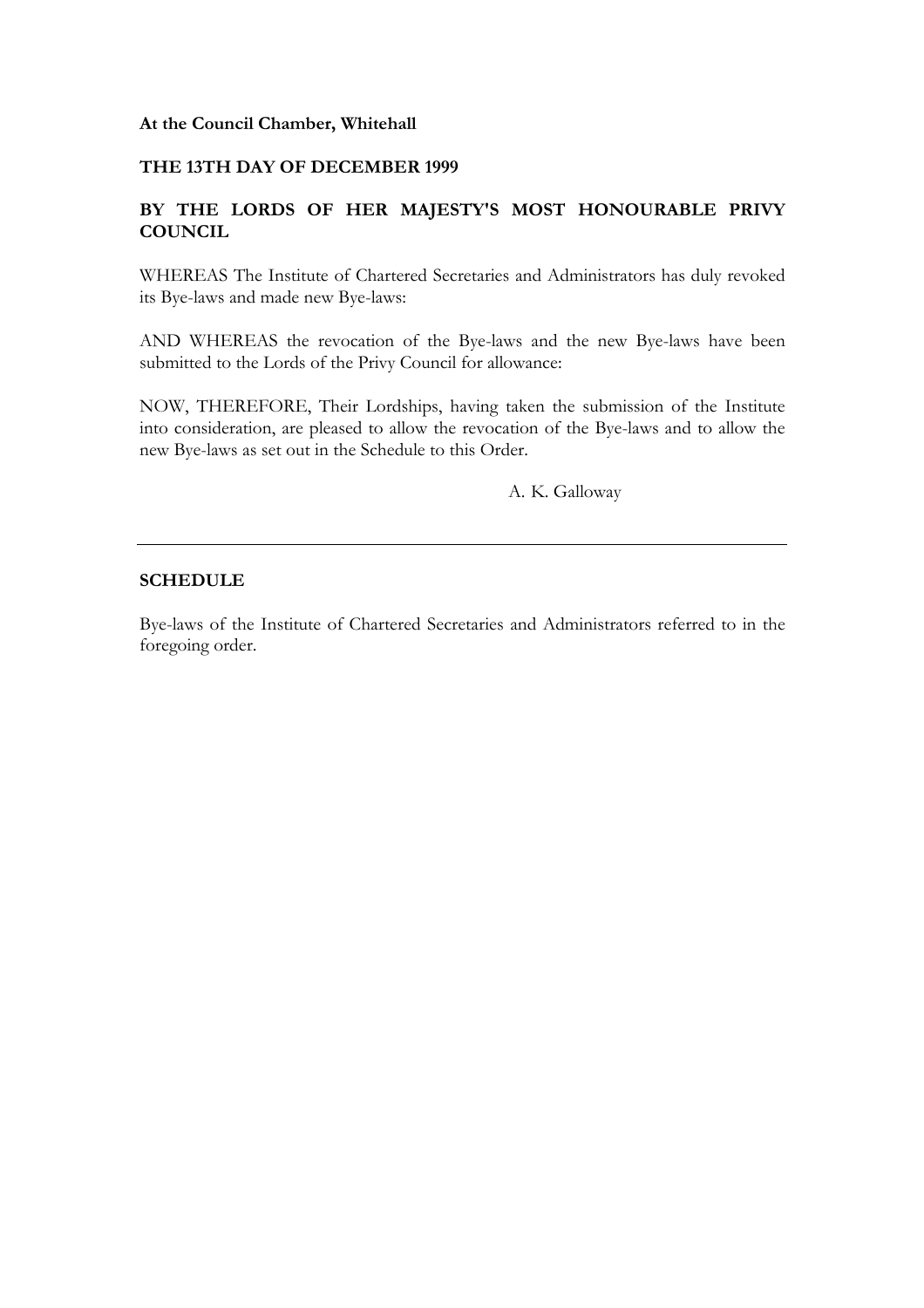#### **At the Council Chamber, Whitehall**

#### **THE 11TH DAY OF AUGUST 2004**

#### **BY THE LORDS OF HER MAJESTY'S MOST HONOURABLE PRIVY COUNCIL**

WHEREAS The Institute of Chartered Secretaries and Administrators has duly made amendments to its By-laws, as set out in the Schedule to this Order:

AND WHEREAS the amendments have been submitted to the Lords of the Privy Council for allowance:

NOW, THEREFORE, Their Lordships, having taken the amendments into consideration, are pleased to allow them.

A. K. Galloway

#### **SCHEDULE**

Amendments to the Bye-laws of the Institute of Chartered Secretaries and administrators referred to in the foregoing order:

Bye-law 25.2, Bye-law 25.3 and Bye-laws 54 to 58.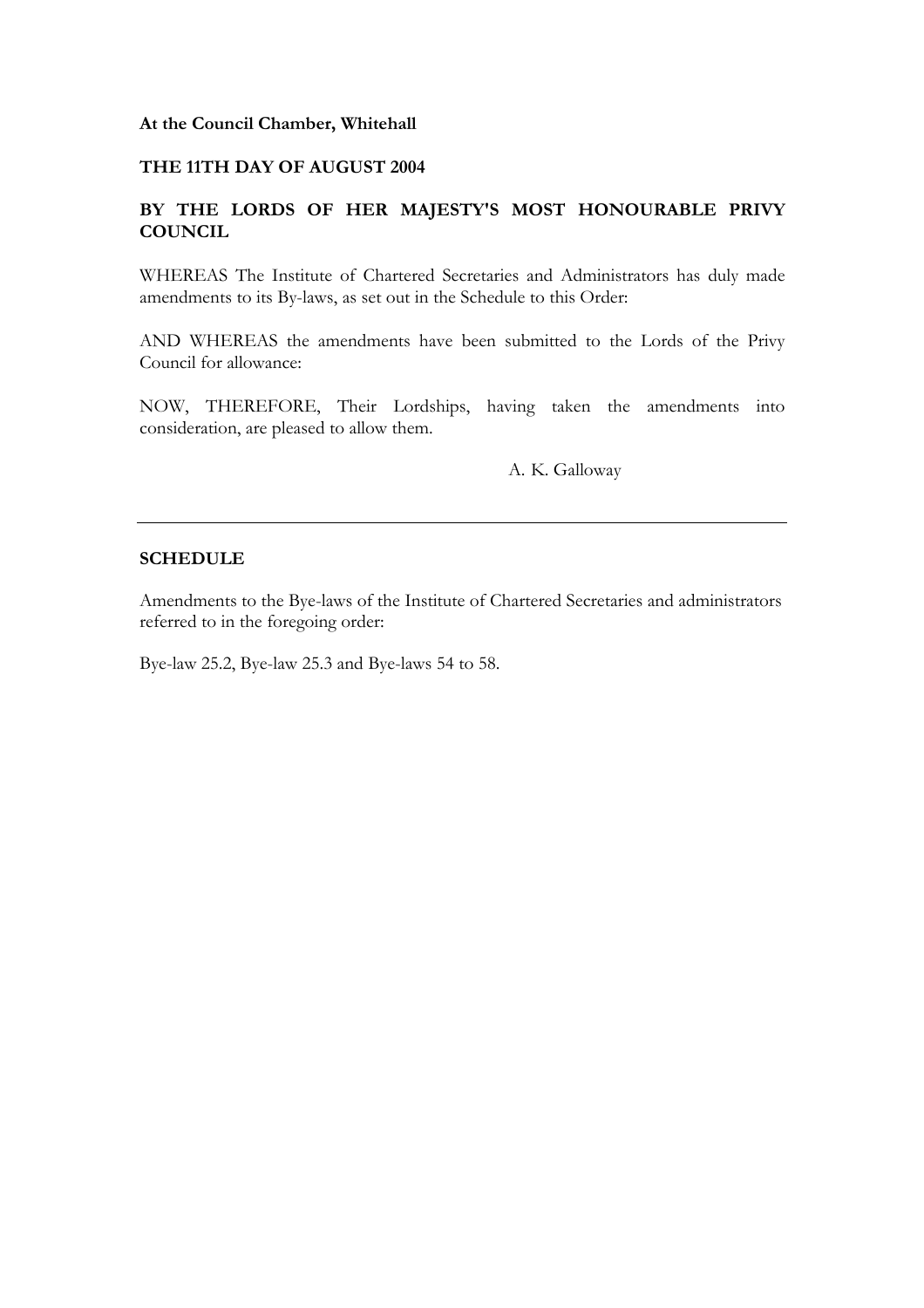# **The meaning of the Bye-laws**

### *The meaning of certain words used in the Bye-laws*

**1.1** The following table defines certain words which are used in the Bye-laws with a particular meaning.

| Words                         | <b>Definitions</b>                                                                                                                                                                                                                                           |
|-------------------------------|--------------------------------------------------------------------------------------------------------------------------------------------------------------------------------------------------------------------------------------------------------------|
| <b>Associated Territories</b> | Countries where members live which are not in a<br>Division. But this does not include the United<br>Kingdom and the Republic of Ireland.                                                                                                                    |
| Charter                       | The Royal Charter of 22 June 1966 (as amended under<br>article 18, and as amended by the Supplemental<br>Charter of 10 September 1971 and any future<br>Supplemental Charter), and the part of the Royal<br>Charter of 4 November 1902 which is not revoked. |
| Institute                     | The Institute of Chartered Secretaries and<br>Administrators.                                                                                                                                                                                                |
| in writing                    | In writing, or any substitute for writing, or both.                                                                                                                                                                                                          |
| Institute's laws              | The Charter, the Bye-laws and any rules, regulations<br>and codes of conduct made under them.                                                                                                                                                                |
| previous Bye-laws             | The Bye-laws of the Institute which were replaced by<br>these Bye-laws.                                                                                                                                                                                      |
| <b>United Kingdom</b>         | The United Kingdom is treated as including the<br>Channel Islands and the Isle of Man                                                                                                                                                                        |

**1.2** The following table shows where certain names and titles are defined and explained in the Bye-laws.

| Names and titles                      | Bye-law where they are defined |
|---------------------------------------|--------------------------------|
| <b>Affiliated persons</b>             | 20                             |
| <b>Appeal Tribunal</b>                | 54.1                           |
| Associate                             | 6                              |
| <b>Chief Executive</b>                | 62                             |
| Council                               | 23                             |
| <b>Delegation Agreement</b>           | 37                             |
| <b>Division</b>                       | 35                             |
| <b>Divisional Committee</b>           | 36                             |
| Divisional Disciplinary Tribunal      | 56                             |
| <b>Divisional Investigation Group</b> | 56                             |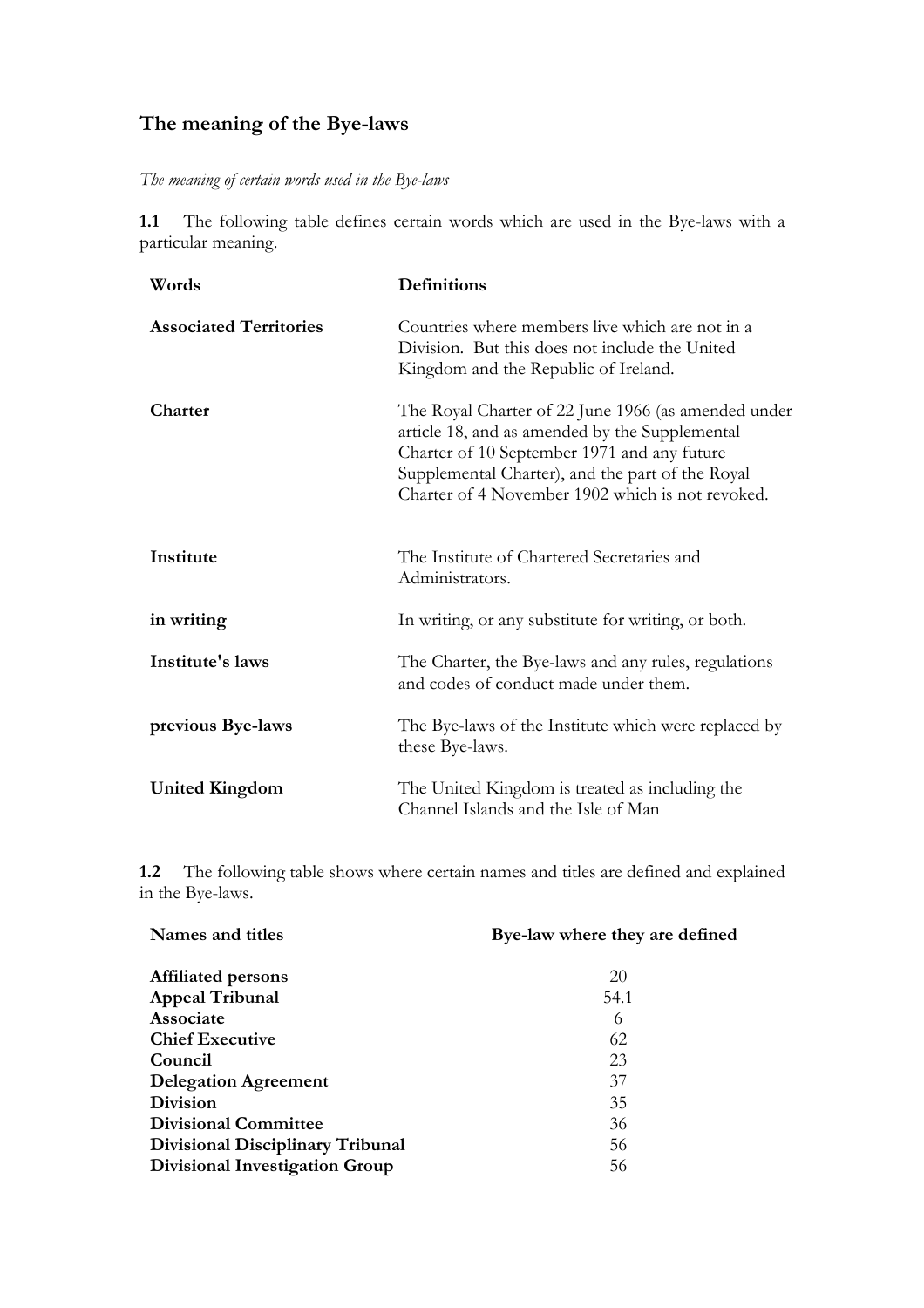| <b>Fellow</b>                              |     |
|--------------------------------------------|-----|
| Graduate                                   | Q   |
| Honorary member                            | 8   |
| <b>International Disciplinary Tribunal</b> | 56  |
| Member in private practice                 | 21  |
| <b>One-off Investigation Group</b>         | 55  |
| <b>President and Vice Presidents</b>       | 27  |
| <b>Scrutineers</b>                         | 51  |
| Secretary                                  | 62  |
| <b>United Kingdom Committee</b>            | 34  |
| United Kingdom Disciplinary Tribunal       | 56  |
| <b>United Kingdom Investigation Group</b>  | 56. |

**1.3** Words that refer to a single number also refer to plural numbers, and the other way around.

**1.4** Words that refer to men also refer to women.

**1.5** The headings and side headings in the Bye-laws are only included for convenience. They do not affect the meaning of the Bye-laws.

**1.6** Where the Bye-laws give any power or authority to anybody, this power or authority can be used on any number of occasions, unless the context does not allow this meaning.

**1.7** Where the Bye-laws refer to months or years, these are calendar months or years.

**1.8** Where the Bye-laws refer to passing or making regulations, Bye-laws and rules, this includes making, altering, amending, adding to, and revoking them.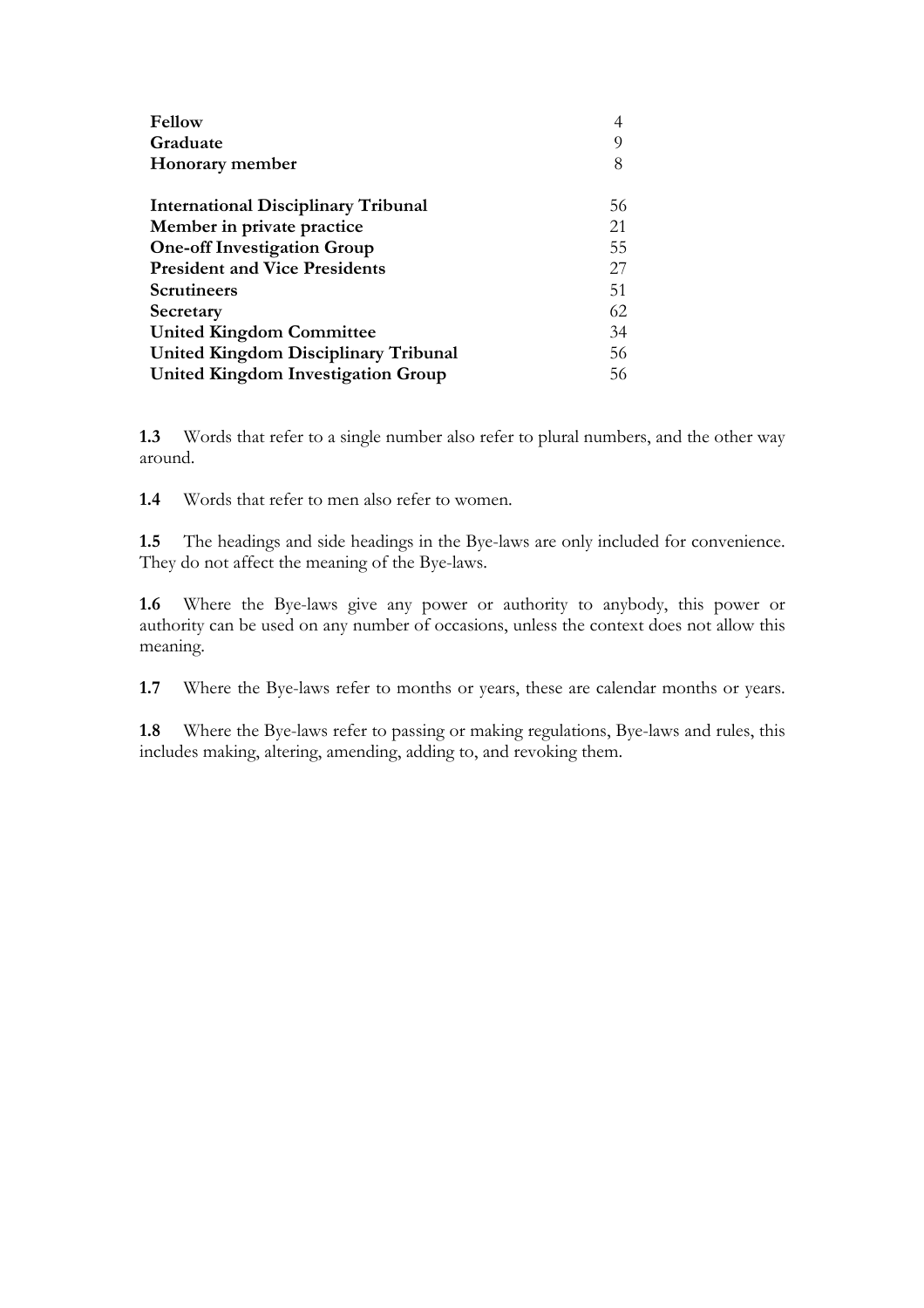# **The Charter**

*The standing of the Charter* 

**2** These Bye-laws must be read with the Charter. If there is any inconsistency between these Bye-laws and the Charter, the Charter applies.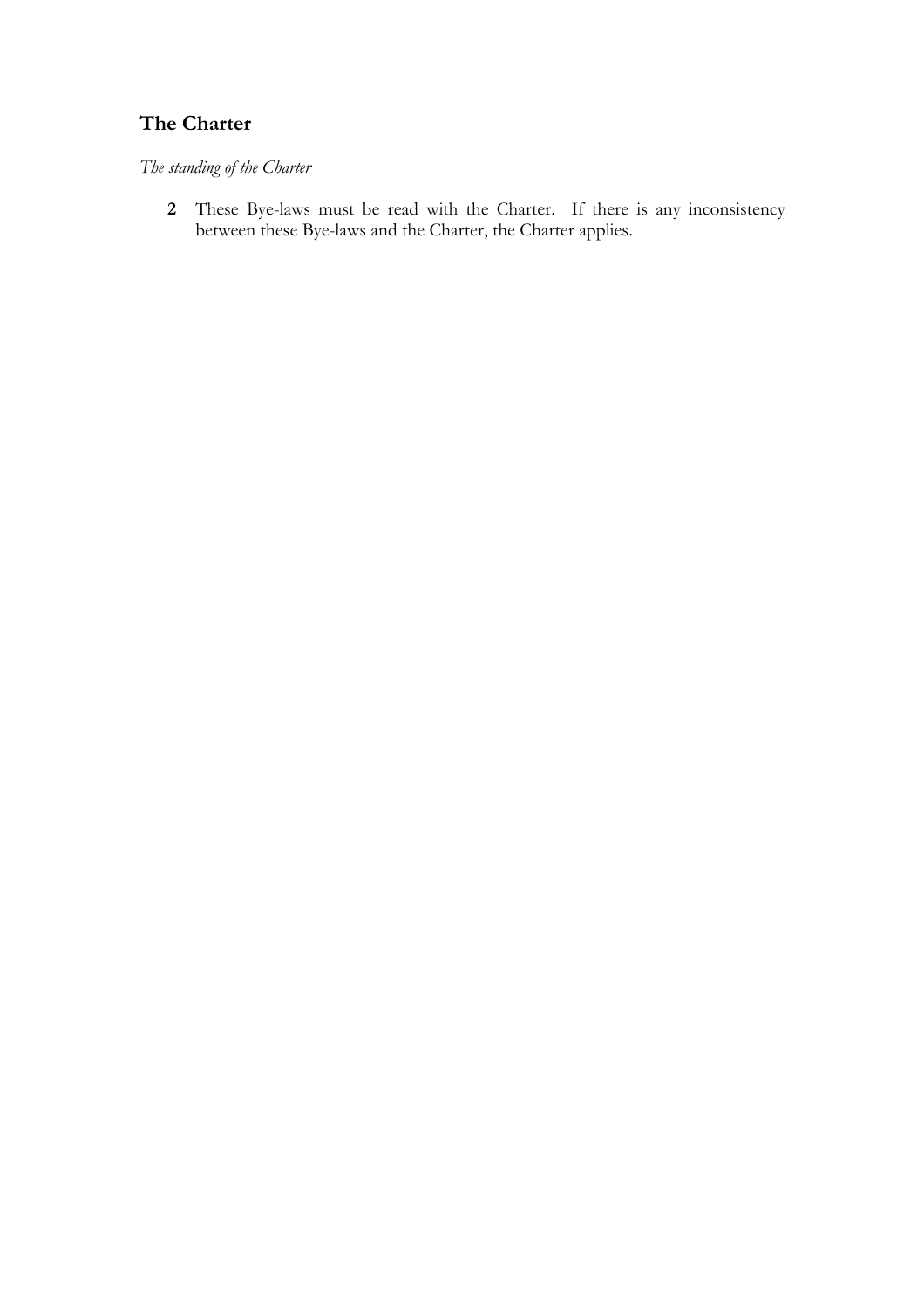# **Members, Graduates and Affiliated persons**

### *Types of members*

**3** The Institute's membership is made up of Fellows, Associates and Honorary members.

### *Fellows*

- **4** The Council elects Fellows. For a person to be elected:
	- he must have passed the Institute's examinations that he is not exempt from;
	- he must satisfy the Council that, considering his own character and his position, he is fit and proper to be elected;
	- his main occupation for at least 8 years in total, and for 3 years in the last 10 years, must have been as:
		- a secretary, or assistant secretary;
		- a senior executive or in an administrative position that, in the Council's opinion, has at least the same status as a secretary or assistant secretary;
		- a senior academic in a university, or other higher or further education body;
		- a member in public practice;
		- or alternatively, he must have completed any other professional development that the Council decides on;
	- any experience must have been with one or more organisations that, in the Council's opinion, justifies electing the person as a Fellow; and
	- he must give the Council any information it requires about his duties and any organisation he has served.

The 8 year qualifying period can be reduced by up to 3 years; see *bye-law 7*.

## *The Lord Mayor of the City of London*

**5** The United Kingdom Committee can elect the Lord Mayor of the City of London as a Fellow. The Lord Mayor is treated as having the qualifications needed to be a Fellow.

### *Associates*

- **6** The Council elects Associates. For a person to be elected:
	- he must have passed the Institute's examinations that he is not exempt from;
	- he must satisfy the Council that he is fit and proper to be elected;
	- his main occupation for at least 6 years, or for periods totalling at least 6 years, must have been in one or more positions that are relevant to the profession of being a Chartered Secretary, or alternatively he must have completed any other professional development that the Council decides on; and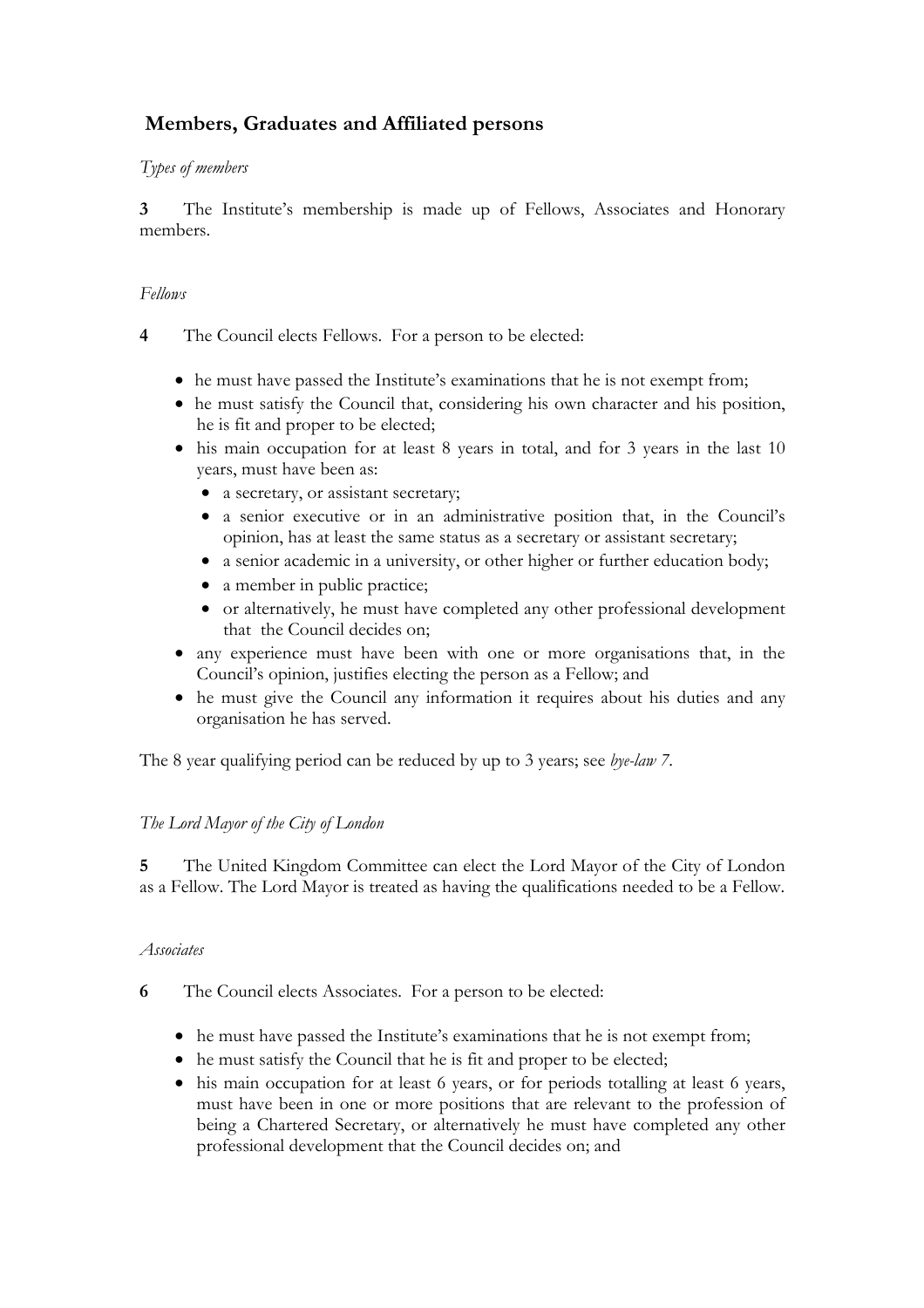• he must give the Council any information it requires about his duties and any organisation he has served;

The 6 year qualifying period can be reduced by up to 3 years; see *bye-law 7*.

#### *The Council can reduce the qualifying periods for election*

**7** The Council can reduce the 8 and 6 year qualifying periods in *bye-laws 4 and 6* by up to 3 years where a person has:

- a degree from a university which the Council considers of suitable academic standing;
- a diploma or other certificate which is nationally recognised as being equivalent to a degree from such a university;
- a professional qualification which the Council recognises as justifying the reduction; or
- completed any other professional development that the Council decides justifies a reduction.

### *Honorary members*

**8** The Council elects Honorary members as set out in *Article 15* of the Charter. Honorary members are entitled to the same membership privileges as Fellows, except for the right to vote and take part in managing the Institute's affairs. Honorary members do not have to pay membership subscriptions or fees.

#### *Graduates*

**9.1** When a person has passed the Institute's examinations that apply to him, he becomes a Graduate unless he declines in the three months after the Institute notifies him that he has passed. The Council can fix a different period.

**9.2** A Graduate is not a member of the Institute, and is not entitled to attend or vote at any general meetings.

**9.3** A Graduate is, however, subject to the same disciplinary rules as a member.

**9.4** • A Graduate must pay an annual subscription at a level decided by Council, but this must not be more than the subscription for Associates.

**9.5** While he is a Graduate, a person can describe himself as a Graduate of the Institute, and use the letters 'Grad. ICSA' after his name. However, he must not describe himself as a Chartered Secretary. A Graduate is entitled to a certificate stating that he is a Graduate.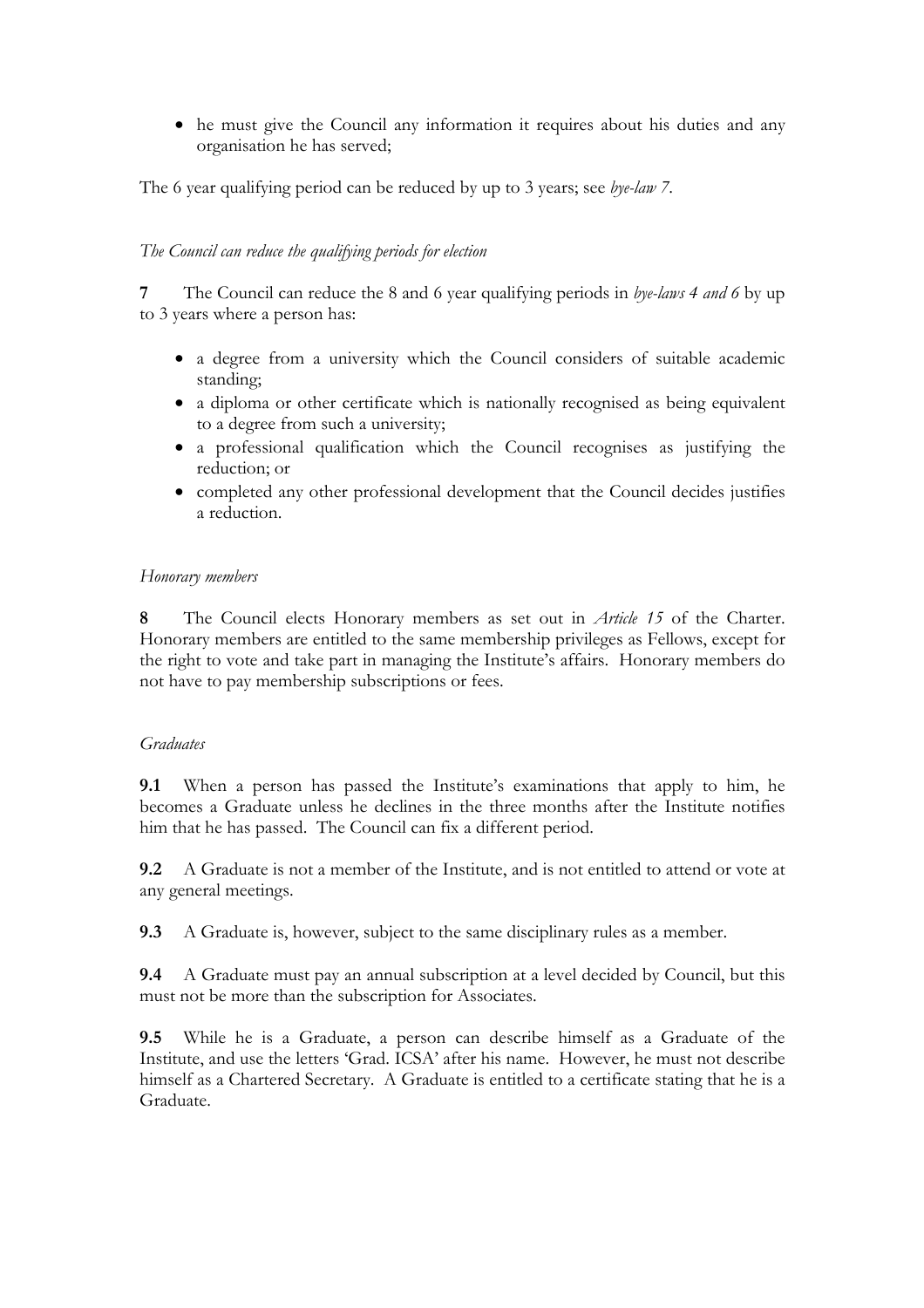#### *Moving on from being a Graduate*

**10.1** Graduates should apply to become either an Associate or a Fellow within 10 years of becoming a Graduate.

**10.2** The Council will consider the cases of Graduates who do not meet the requirements to become an Associate or a Fellow (set out in *bye-laws 4 and 6*) within the 10 years to decide whether they can, or cannot, continue to be Graduates. The Council can impose conditions for a person to continue as a Graduate.

#### *People who cannot become members*

**11** The following people are automatically prevented from becoming members, unless the Council makes an individual exception:

- those who decline to become Graduates;
- those who do not keep up being a Graduate; and
- those who are not allowed to continue to be Graduates under *bye-law 10.2*, or under the Bye-laws dealing with discipline.

#### *Membership application forms*

**12** Applications for membership must be made to the Council on the form it approves. The form must be fully completed, and sent with the correct entrance fee and subscription.

#### *Professional conduct*

**13** For as long as a person is a member, he must observe strictly the standards of professional conduct which the Council requires under *Article 4(e)* of the Charter, and the Institute's other laws. The application form referred to in *bye-law 12* will contain a declaration to this effect.

#### *Membership certificates*

**14 .1** When a Fellow or Associate is elected, he is entitled to a membership certificate, which he can keep whilst he is a member.

**14.2** Membership certificates will be in the form decided on by the Council, and they belong to the Institute at all times. Certificates must be returned to the Institute when a person is no longer a member, unless the Council agrees otherwise.

### *Members must give the Institute their details*

**15** Members must give details to the Secretary, and tell him of any changes to: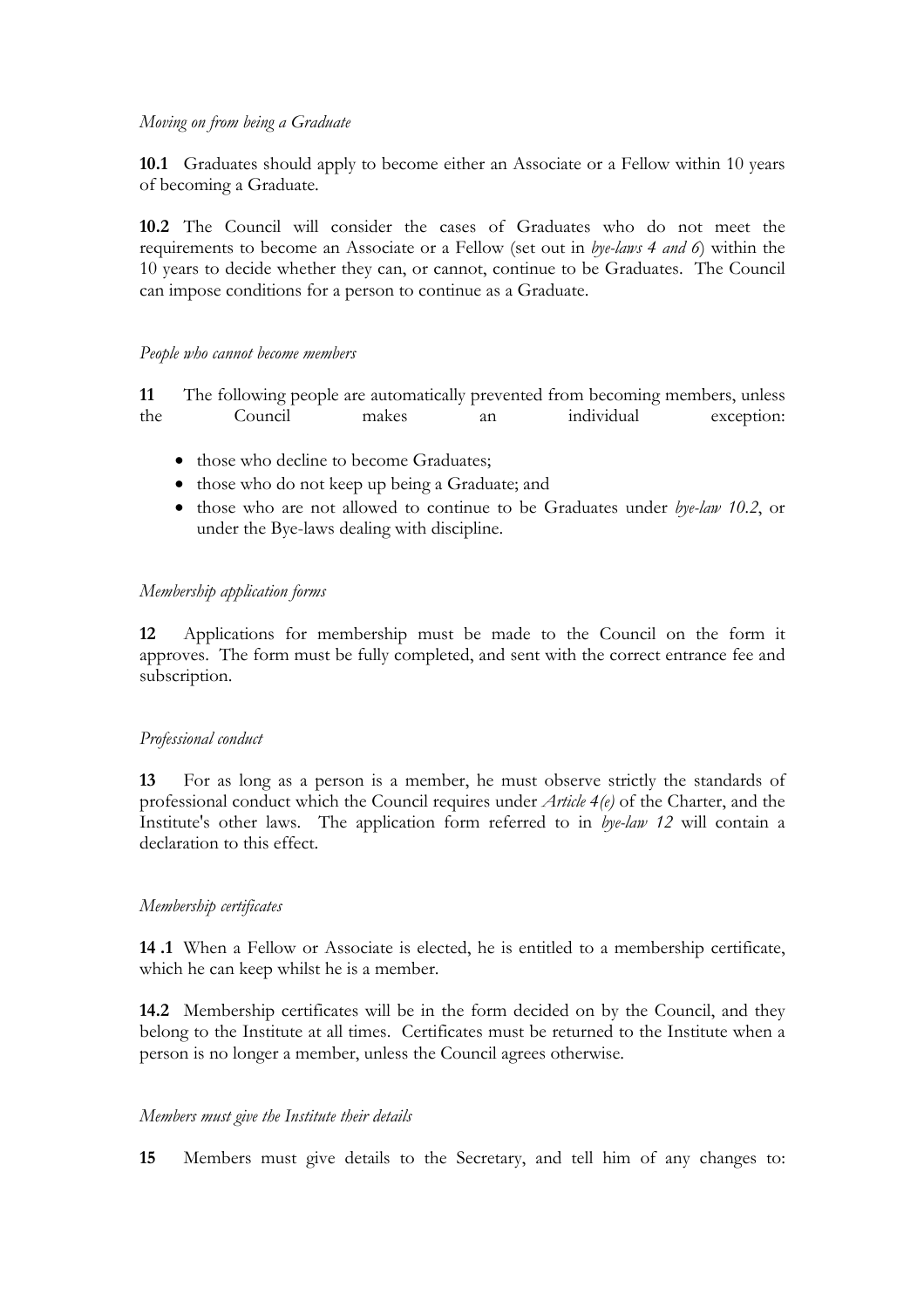- their home and business addresses;
- their official positions; and
- any other information that the Council reasonably needs.

#### *Members must pay their subscriptions and so on promptly*

**16** Members must promptly pay subscriptions and other money due under any regulations made by the Council, or a Divisional Committee acting for the Council, under these Bye-laws

#### *Resigning membership*

**17.1** Any member who does not owe any money to the Institute can resign by writing to the Institute. He must return his membership certificate with his resignation, unless the Council agrees otherwise.

**17.2** The Council can refuse to accept a resignation where the disciplinary bodies are considering a member's conduct (under *bye-laws 54 to 58*).

**17.3** A member who resigns is not entitled to any refund of his subscription.

#### *Re-electing members*

**18** To be re-elected as a member, a person must comply with the Bye-laws, and any other conditions that the Council decides to require on a case by case basis.

#### *Members who do not pay their subscriptions*

**19.1** If a member does not pay his subscription when it is due his membership will lapse, and his name will be removed from the membership register. A grace period of up to six months can be given. The member will still be liable to pay the amount he owes. The Council can make general, special or individual exceptions to this Bye-law by passing a resolution.

**19.2** Where the disciplinary bodies are considering a member's conduct, his membership will not lapse under this Bye-law until the procedure is complete.

#### *Affiliated persons*

**20** The Council can invite people who have not passed the Institute's examinations to take part in activities which support the Institute's objectives. They are Affiliated persons, and they are not members. The Council can make regulations about them, and these can set subscriptions or fees to be paid by them to the Institute.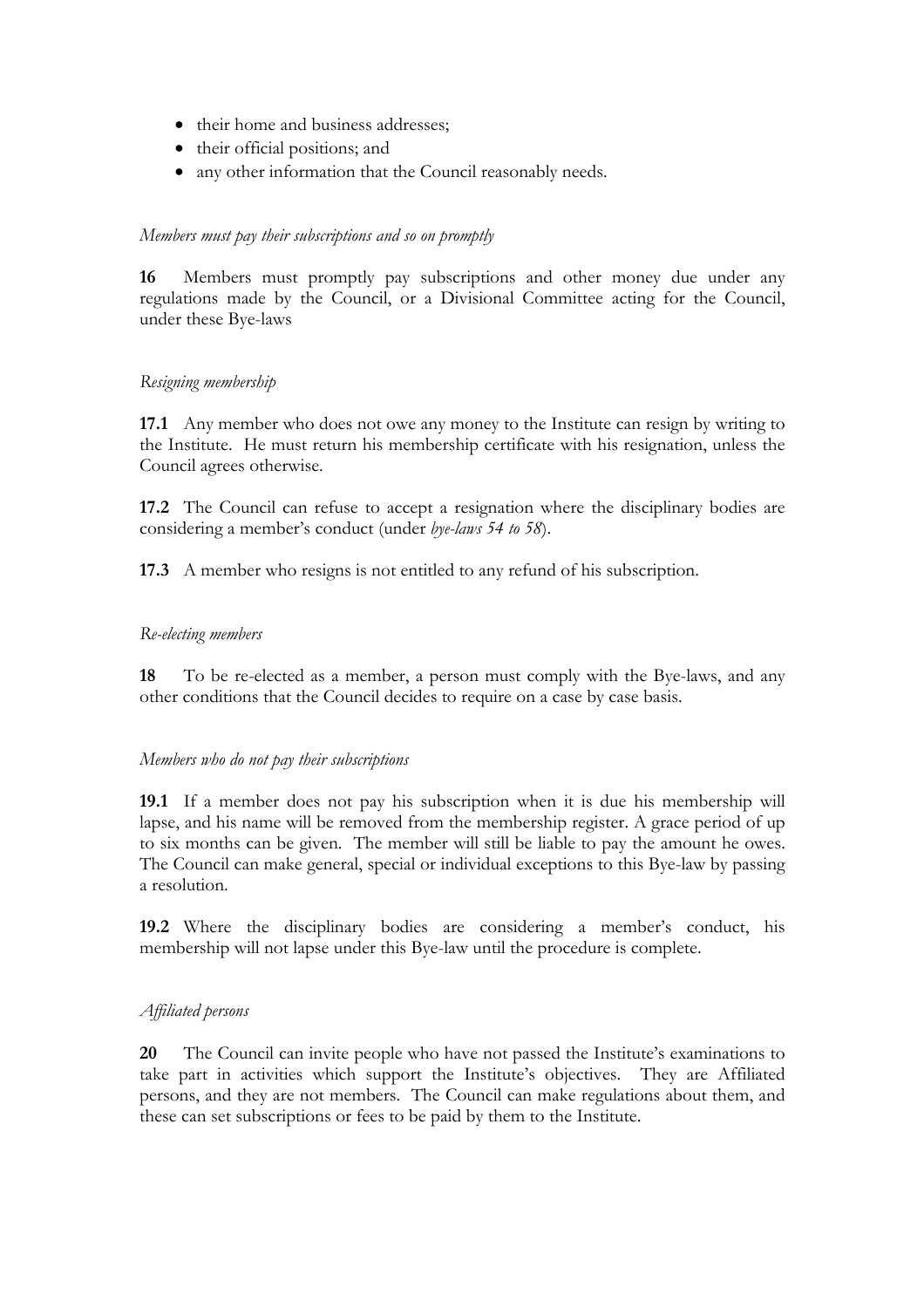#### *Members in public practice*

**21.1** A member can only carry on public practice as a Chartered Secretary in the United Kingdom, the Republic of Ireland, and Associated Territories if he has a valid practising certificate issued under regulations made by the United Kingdom Committee.

**21.2** A Divisional Committee can make regulations (if it has been given this power in its Delegation Agreement) which forbid a member to carry on public practice as a Chartered Secretary in its area unless he has a valid practising certificate issued under regulations made by the Divisional Committee.

**21.3** The regulations referred to in *bye-laws 21.1 and 21.2* must set out, among other things:

- the definition of 'public practice as a Chartered Secretary';
- the qualification and experience required;
- the professional standards and rules which must be upheld;
- the fee for granting, and renewing, a practising certificate;
- when a practising certificate can be withheld, withdrawn or suspended; and
- the procedure for dealing with complaints against members in public practice.

**21.4** The Council can pass regulations relating to practising certificates, but they must be consistent with the Bye-laws.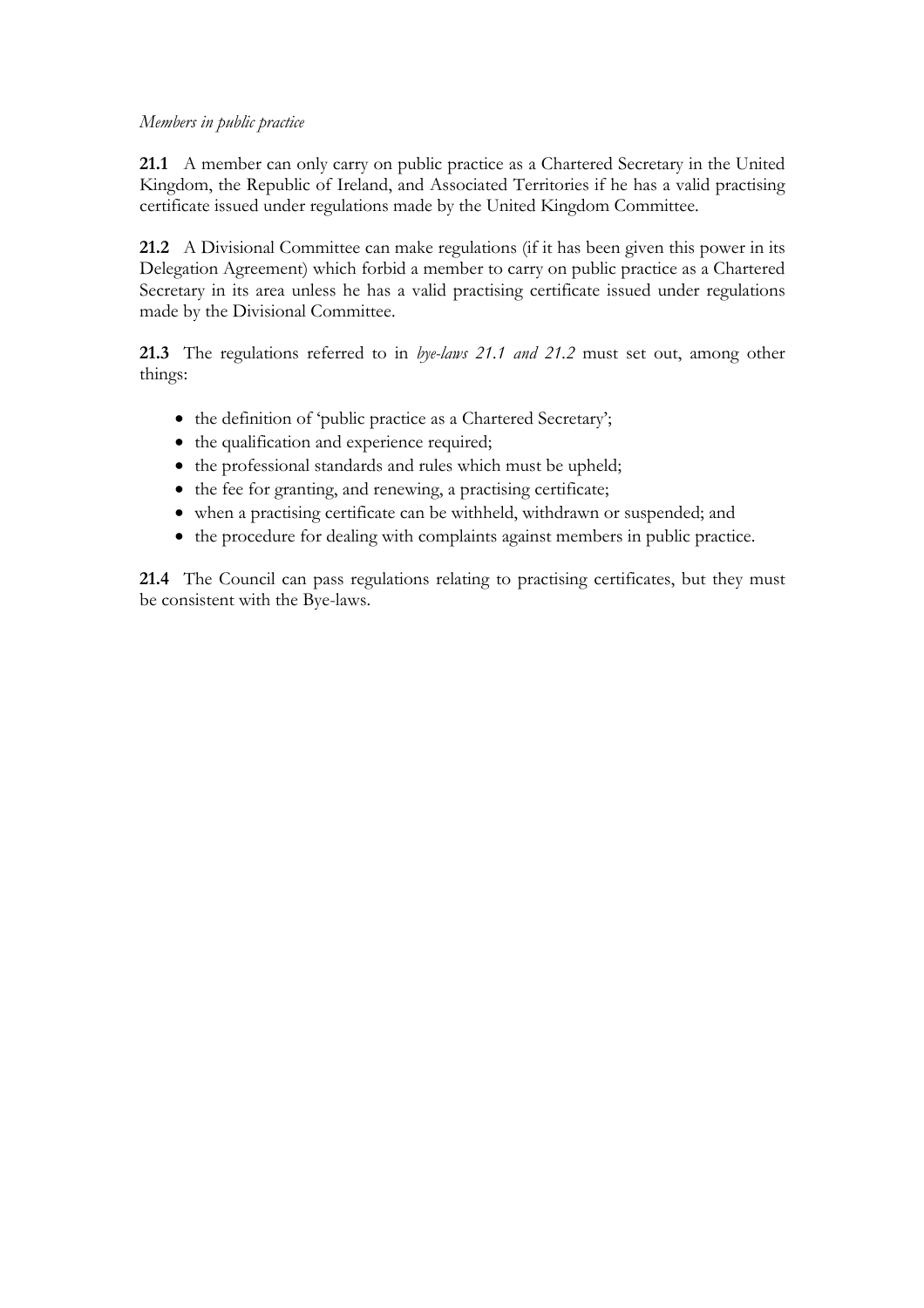## **Examinations**

#### *Examinations*

**22.1** The Council will decide what the Institute's examinations will be.

**22.2** The Council must make rules about its examinations. These can include rules for exempting people from part of the examinations because of their education or experience.

**22.3** The Council can only exempt people from all examinations in exceptional circumstances. To do this the Council must pass a resolution at a meeting called with notice of the proposal to be voted on, by a majority of at least two thirds of the members who are present and who vote. The Council cannot delegate its power to exempt people from all examinations.

**22.4** The Council can use any of the Institute's funds for prizes, medals and scholarships to promote the Institute's aims.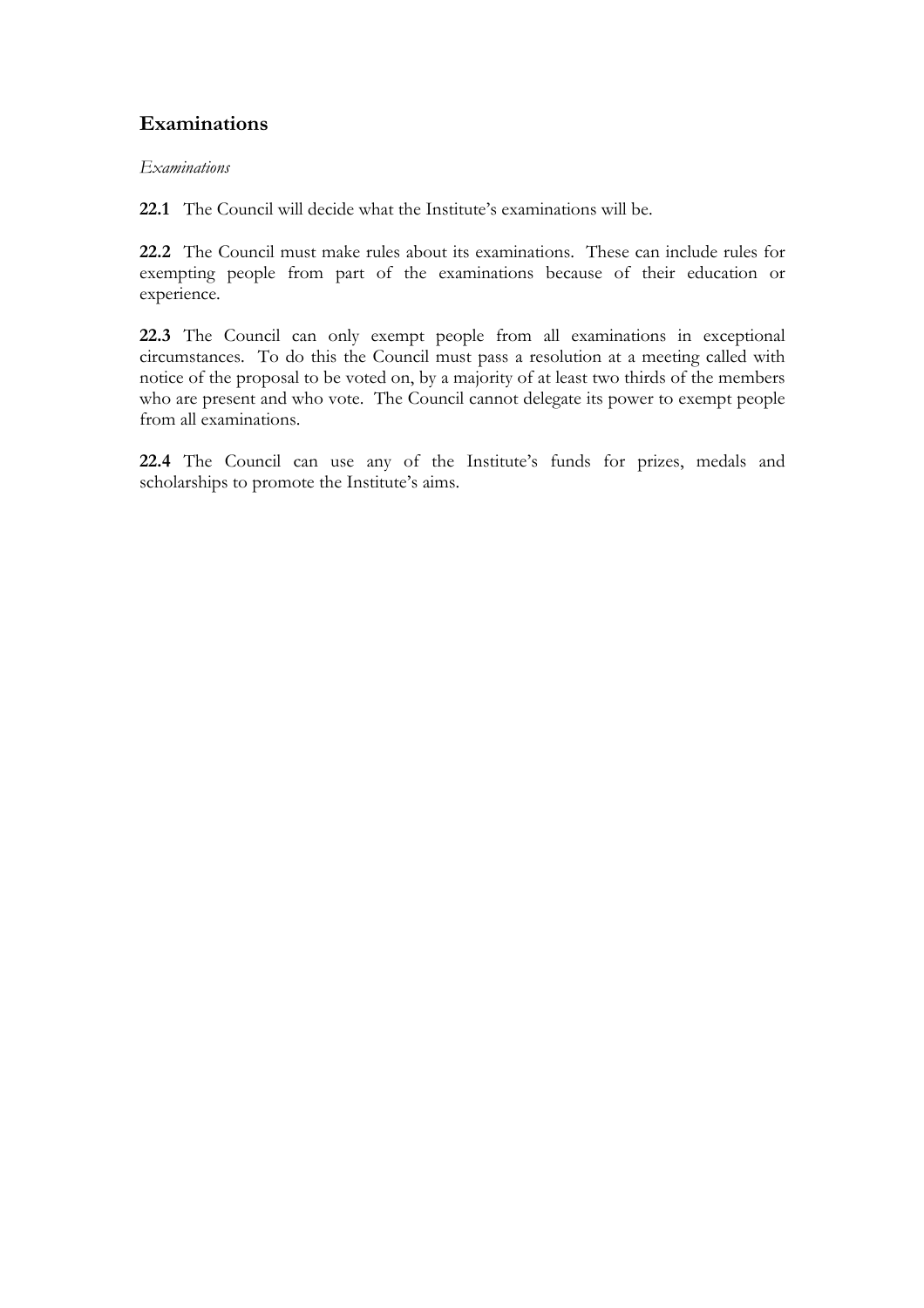# **The Institute's management**

### *The Council*

**23.1** Because the Institute is incorporated in the United Kingdom by Royal Charter, its ultimate control must be in the United Kingdom. The Council (which is referred to in *Article 6* of the Charter) has responsibility for the following, as well as the other matters set out in the Charter and Bye-laws:

- making Bye-laws for approval by the members;
- setting the professional standards required for being a member;
- monitoring and maintaining those standards, and making sure that the disciplinary Bye-laws and regulations are properly applied;
- managing the Institute's business and affairs; and
- entering into, amending, adding to or revoking Delegation Agreements with Divisional Committees (see *bye-law 37*).

### **23.2** The Council consists of:

- the President, who is elected from the Council members;
- up to five of the most recent Past Presidents who are eligible and willing to be members of the Council (*bye-law 31.2* explains who is eligible);
- the people referred to in *bye-law 28*;
- one eligible Fellow, who lives in a Division, elected by members living in the Division, if less than 10,000 members normally live there;
- two eligible Fellows, who live in a Division, elected by members living in the Division, if 10,000 or more members normally live there; and
- the number, set by *bye-law 23.3*, of eligible Fellows, who live in the United Kingdom or the Republic of Ireland, elected by members living there.

**23.3** Members living in the United Kingdom and the Republic of Ireland will elect two more Council members than members living elsewhere, but not counting the people referred to in *bye-law 28*.

#### *Elections*

**24.1** The principles which must be followed in elections to the Council are:

- each member has one vote:
- candidates must be eligible Fellows (see *bye-law 31.2*);
- each candidate must be nominated by a proposer and seconder, or by a Divisional Committee;
- voting is by secret ballot in the United Kingdom and the Republic of Ireland
- the preferred way of voting is by secret ballot in the Divisions, but the Divisional Committee can decide that voting will be at a general meeting instead; and
- the period of office starts from 1 January.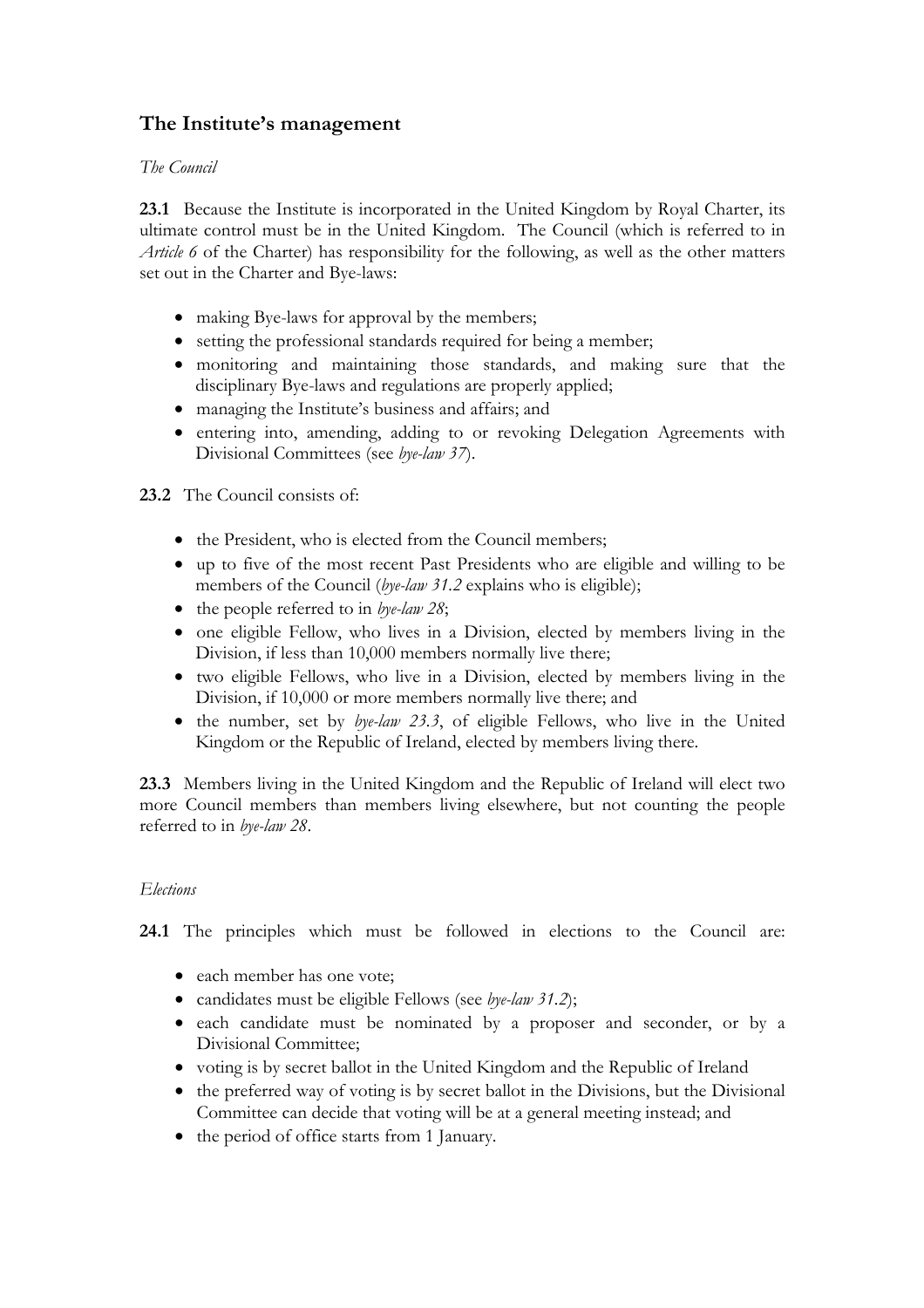**24.2** The Council will regularly review the electoral system. It can make regulations for Council elections, which may change the terms of *bye-law 24.1*.

**24.3** After the first Council elections held after these Bye-laws come into effect, the Council will make regulations to:

- fix retirement dates for Council members elected for the United Kingdom and the Republic of Ireland so that one third of the members retire from the Council each year; and
- set the retirement date for all Council members to be 31 December, instead of any other date in the year they are due to retire.

### *Period of office*

**25.1** Elected Council members hold office for three years. Council members can be elected for a second term of three years. After a second elected term, a Fellow can only be re-elected after being out of office for a year. Service under *bye-law 29* is not taken into account for the limits in this Bye-law. Nor do these limits apply to Past Presidents serving under *bye-law 23.2.* 

**25.2** A Vice President shall, upon his election, continue to serve as a member of Council, notwithstanding that his term of office as a Council member would otherwise expire, provided that his Division or the United Kingdom Committee, as the case may be, accept that the person elected as a Vice President, shall continue to be the Territory's member on Council.

**25.3** If a member has been elected President, Treasurer and Vice President, or Vice President of the United Kingdom Committee he is treated as being re-elected when his period of office ends and *bye-Law 25.1* does not apply.

#### *Alternate Council members*

**26.1** Every Council member can appoint an alternate, who must be a Fellow. The Council must make rules for appointing alternates and for their service and voting rights.

**26.2** At the start of every Council meeting, the Secretary will give the names of Council members who have appointed alternates, and the names of the people who have been appointed.

**26.3** If, at the start of a Council meeting, any Council member elected for the United Kingdom and the Republic of Ireland is not present and has not appointed an alternate, the other members elected for the United Kingdom and the Republic of Ireland can choose one of themselves to be the alternate for all of those absent Council members. Anybody appointed in this way will have the same power as if he was appointed by the absent Council member to act for the whole meeting.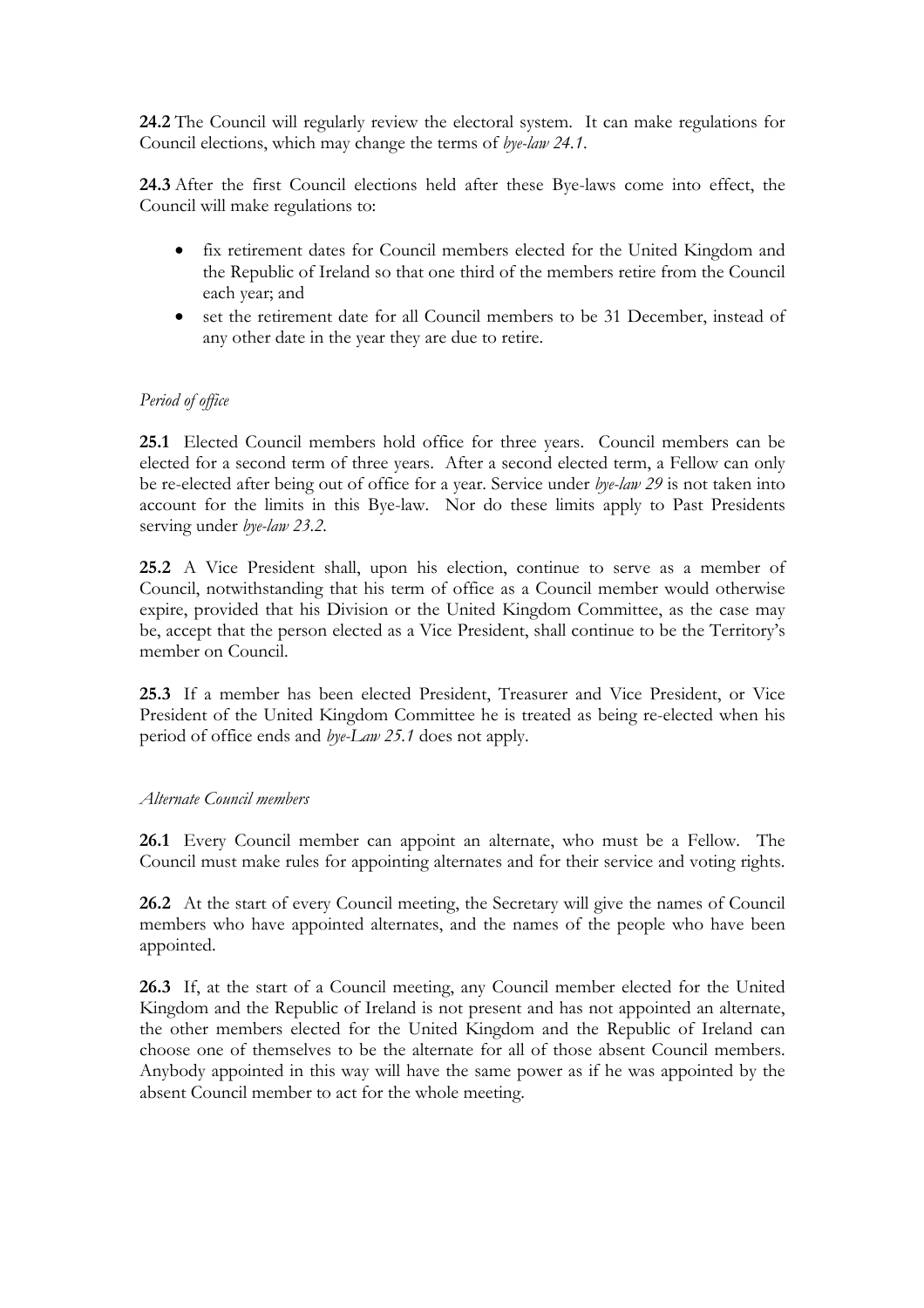#### *The President and Vice Presidents*

**27.1** The President and Past Presidents on the Council ('the Nomination Committee') nominate a President and any Vice Presidents for the next year, for the Council's approval.

27.2 The Council then decides whether to elect the President or any Vice Presidents nominated by the Nomination Committee. If the Council does not elect the nominated person, the Nomination Committee can nominate another person, and so on.

**27.3** The Council will pass regulations setting out who is eligible to be a President and Vice Presidents, the terms which apply to them (including how long they will serve), and the election procedure.

**27.4** The Council can fill any vacancy for the remainder of the original term of office.

#### *Council members in office before these Bye-laws came into effect*

**28.1** Any Council member who was its President at any time before 5 July 1990, and who is less than 70 years old, can continue as a Council member until the end of the year when he becomes 70.

**28.2** The following Council members who were in office immediately before these Byelaws came into effect can continue to be Council members::

- anybody who was appointed under the previous Bye-laws as a member of the Council by a territorial company, registered body or territorial body from among its members, and who was the only person nominated, can continue until the date when he was due to retire;
- one person can be nominated, for a set period which must end by 31 December 2003, by each company or body which had nominated or elected more than one person to the Council under the previous Bye-laws; and
- anybody who was elected by members of the Institute living in the United Kingdom, Republic of Ireland and the Associated Territories under the previous Bye-laws can continue until the date he was due to retire.

#### *Vacancies*

**29** The United Kingdom Committee and Divisional Committees can fill any vacancy (except the President or Vice President) by nominating an eligible Fellow to serve on the Council for the remainder of the original term (*bye-law 31.2* explains who is eligible).

#### *Resigning from the Council*

**30** A Council member can resign by writing to the Secretary. His resignation will take effect 30 days from receiving his resignation, or earlier if the Council agrees.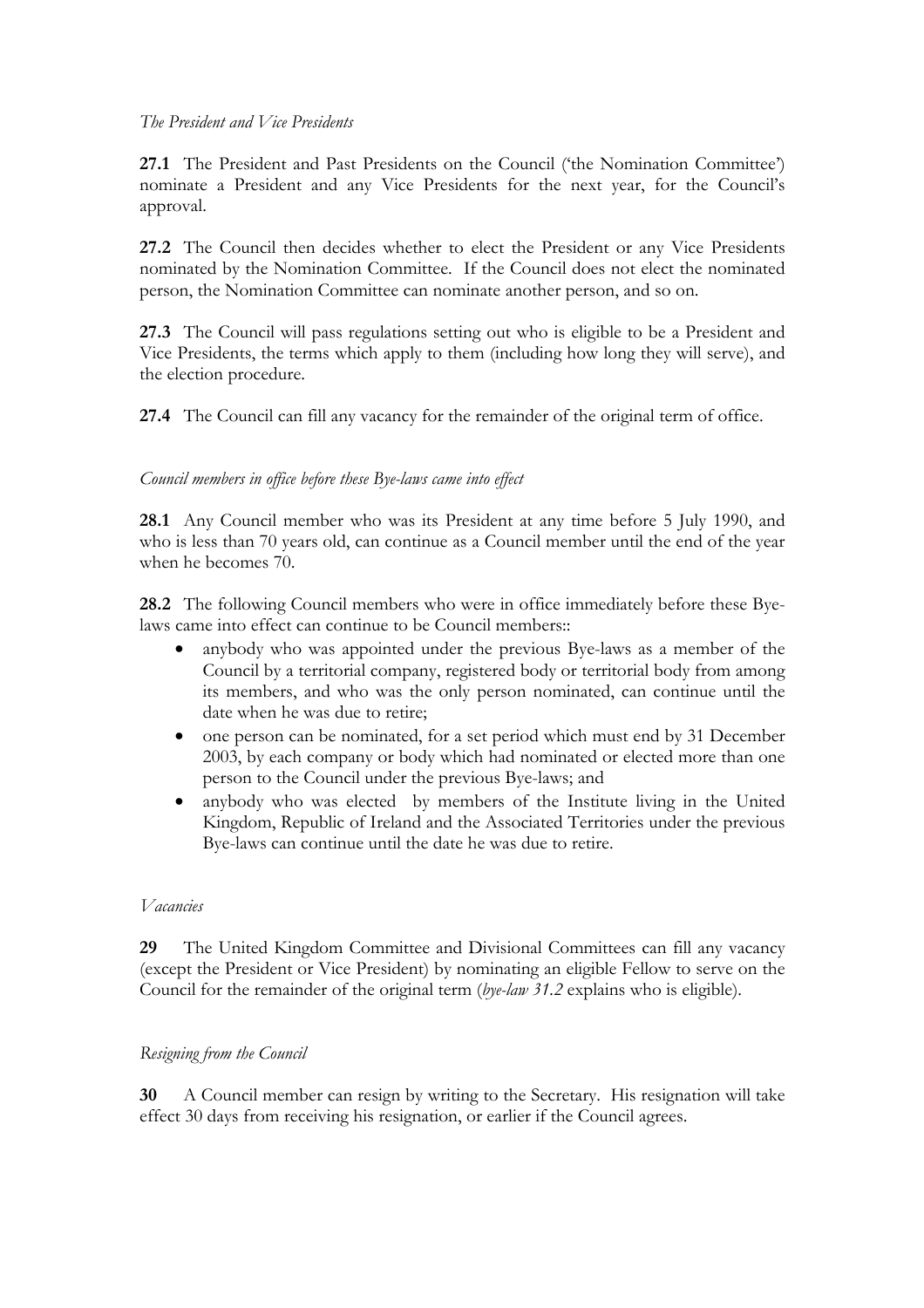**31.1** A Fellow ceases to be a Council member in any of the following circumstances:

- when the term he was elected for ends;
- at the end of the year when he is 70 years old;
- if he ceases to be a member of the Institute, or if he is suspended or excluded from the Institute; and
- if the Council has passed a resolution to that effect at a meeting where at least two thirds of the members are present (whether or not they vote). The meeting must have been called with notice of the proposal to be voted on, and there must have been a majority of at least three quarters of the members who were present and who voted.

**31.2** A Fellow is not eligible to become a Council member if he is over 70, or if he has stopped being a member or the Council has removed him by a resolution passed under *bye-law 31.1*

#### *Committees*

**32.1** The Council can appoint committees. People who are not members of the Council or the Institute can be included on committees, but people who are not members of the Institute must not account for more than one third of the members on any committee. The President and the immediate Past President are automatically members of every committee.

**32.2** The Council can delegate any of its powers to committees set up under *bye-law 32.1*, except where the Charter or the Bye-laws specifically prohibit this. The Council can impose conditions, and it can make rules for the procedure of the committees (including the quorum).

#### *Chief Executives*

**33** The Chief Executive of the Institute, and of each Division, is entitled to attend and speak at Council meetings, but not to vote.

#### *The United Kingdom Committee*

**34.1** The United Kingdom Committee is a standing committee of the Council. It manages the Institute's affairs in the United Kingdom, the Republic of Ireland and the Associated Territories.

**34.2** The United Kingdom Committee can make regulations about its own composition, procedure and business, which can include the power to set up committees, but the United Kingdom Committee must include the Council Members elected by the Members living in the United Kingdom and the Republic of Ireland. These regulations must be approved at a general meeting of the members in the United Kingdom Committee's constituency.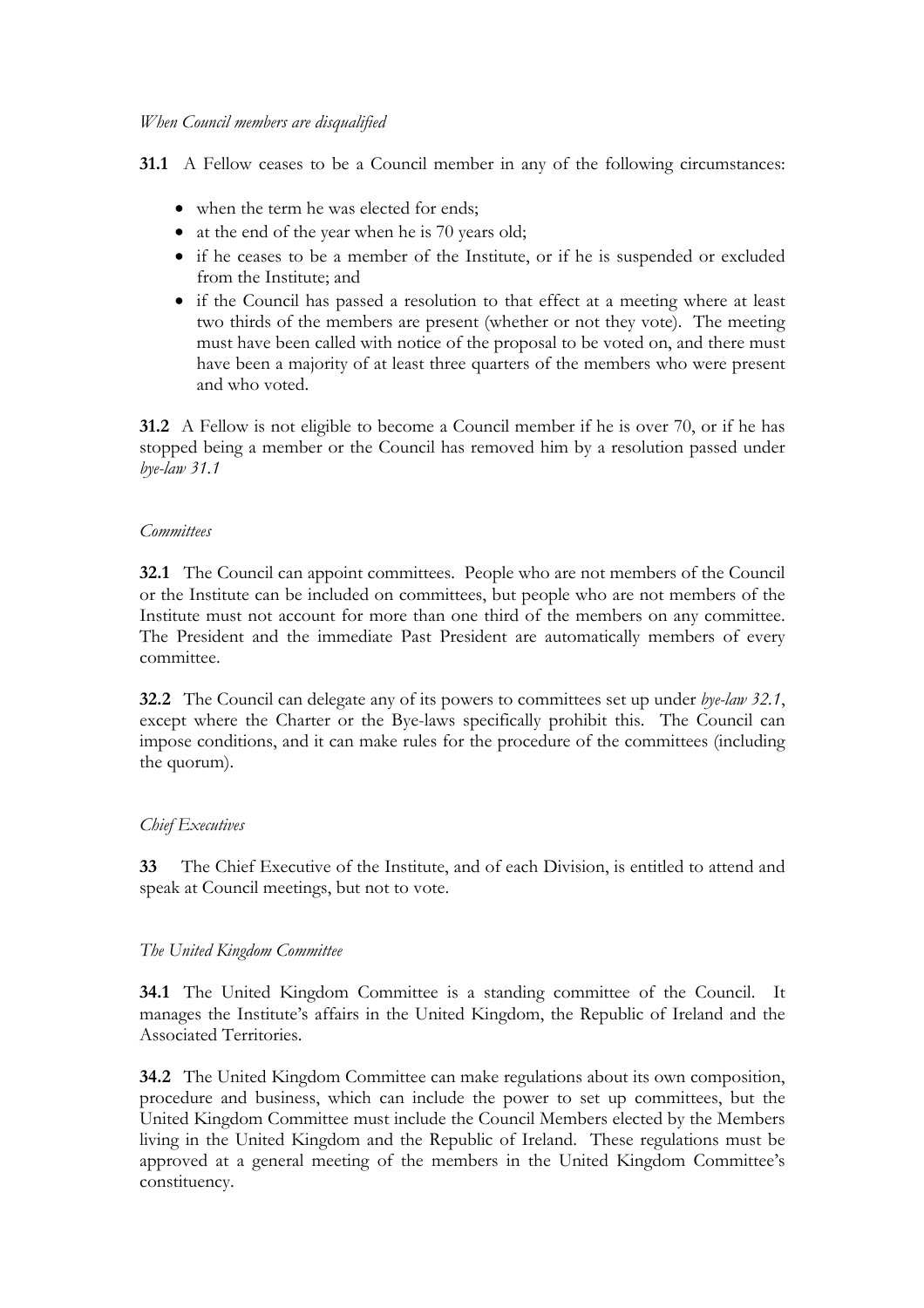**34.3** *Bye-laws 24 to 31* also apply to the United Kingdom Committee (read with any necessary changes to make them apply).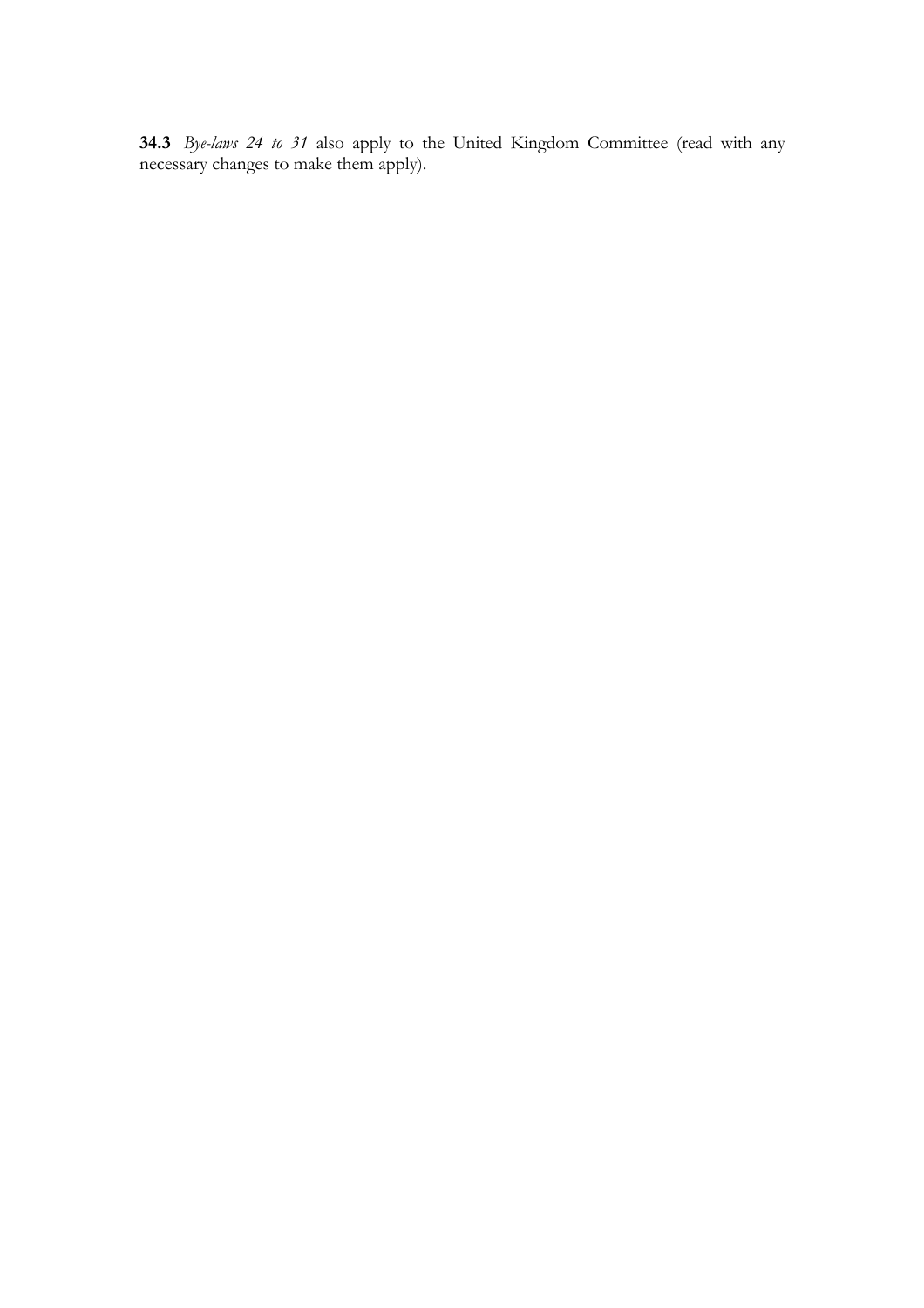# **Divisions**

### *Divisions*

**35.1** The Council can designate a country, or group of countries, as a Division. To do this it must appear to the Council that enough members live there so that a separate body should manage the interests of the Institute and its members locally.

**35.2** The Council will decide on the constitution and powers of a Division, and set these out in a Delegation Agreement.

### *Divisional Committees*

**36.1** If the Council sets up a Division, the Institute's affairs there will be run by a Divisional Committee. A Divisional Committee is a committee of the Council, and it is elected by the members in the Division, from members living in that constituency. *Byelaw 37* sets out the powers of a Divisional Committee.

**36.2** The members of the Division will decide on how many elected members of the Divisional Committee there should be by passing a resolution at a general meeting of the Division.

**36.3** In addition to the elected members the most recent Past Presidents of a Divisional Committee who are willing to continue will be members of a Divisional Committee. At least 3, and no more than 5 Past Presidents will serve, as decided by the Divisional Committee.

**36.4** A Divisional Committee can make regulations about its own procedures and business, which can include the power to set up committees. These regulations must first be approved by the Council before being put to the constituency members for approval.

**36.5** *Bye-laws 24 to 31* also apply to Divisional Committees (read with any necessary changes to make them apply).

### *Delegation Agreements*

**37.1** A written Delegation Agreement must be entered into between the Council and each Divisional Committee. This must include:

- acceptance that the Division is bound by the Charter and the Bye-laws; and
- details of the powers which are delegated to the Division.

**37.2** A Divisional Committee may be given responsibility, in a Delegation Agreement, for any of the following:

- setting the Institute's examinations in its Division (but see *bye-law 23.1*);
- making rules about examinations, and exemptions from them under *bye-law 22* (but see *bye-law 22.3 and 23.1*);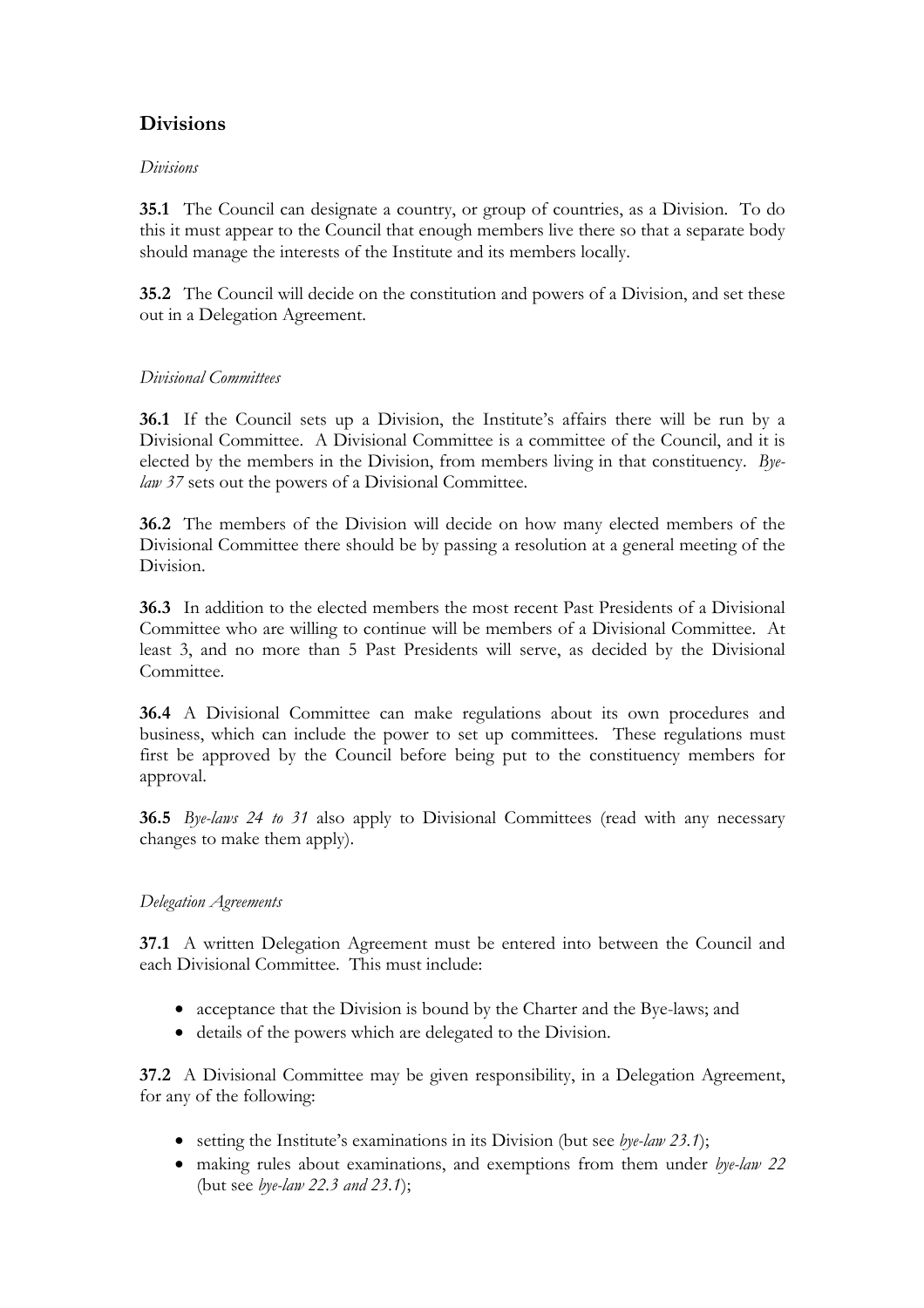- electing members, and admitting Graduates (*under bye-laws 4 to 10*);
- all aspects of the Institute's activities in its Division (including responsibility for assets, liabilities, income and expenditure, and setting subscriptions and other payments); and
- any other duties and responsibilities.

**37.3** A Divisional Committee cannot be given any of the responsibilities set out in *byelaw 22.3 and 23.1*. The Council has responsibility for those matters.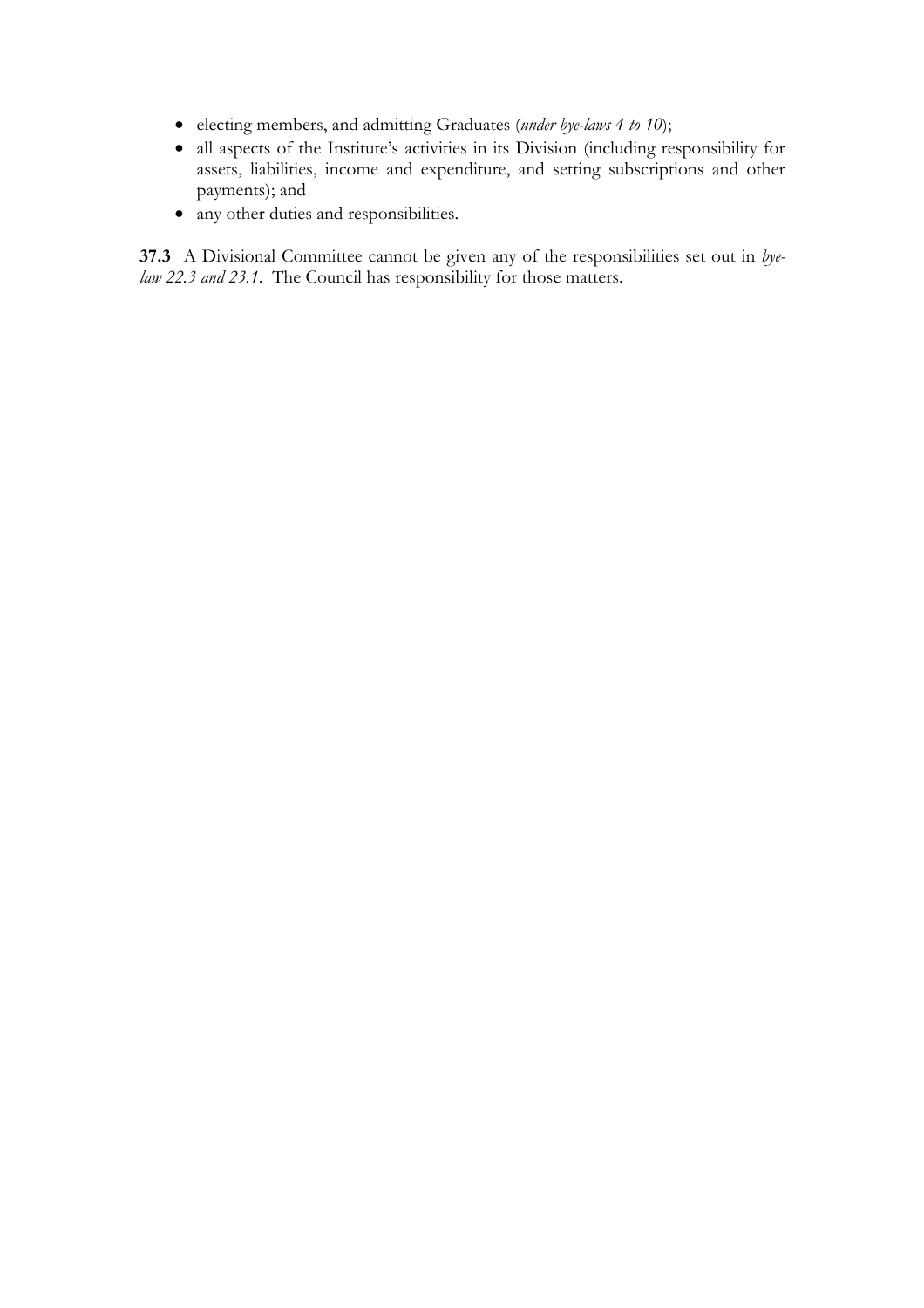# **Meetings**

#### *Notice of Council meetings*

**38.1** 28 days' notice of Council meetings must be given to each Council member. This can be reduced in emergencies, but must never be less than 14 days. The President, or any three Council members can decide whether there is an emergency.

**38.2** Notice must be given either personally, or by post or by fax or some other electronic method. If notice is not given personally, it must be sent to the address or number that the member has given to the Secretary for this purpose.

### *Calling Council meetings*

**39** The President or any three Council members can require the Secretary to call a meeting.

### *Quorum for Council meetings*

**40** The quorum for Council meetings is one half of the members and these must include at least half of the members elected from the United Kingdom and the Republic of Ireland.

#### *Procedure at Council meetings*

**41.1** Council meetings must follow the Bye-laws and any directions or regulations which the Council makes. These directions and regulations can, among other things, lay down conditions for meetings to be held by telephone, video conference or in any other way, but a quorum of members must always be able to take part at the same time.

**41.2** This Bye-law applies to a written resolution which is signed by all the Council members who would be entitled to vote on the resolution at a Council meeting. This kind of resolution is just as valid and effective as a resolution passed at a meeting which is properly called and held. The resolution can be passed using several copies of a document, if each copy is signed by one or more Council members. These copies can be fax copies.

**41.3** Council resolutions are decided by a simple majority vote, unless the Bye-laws say that a larger majority is needed. If a vote is equal, the resolution is treated as lost.

**41.4** Anything done by the Council, or by any of its committees, or by any person as a Council or committee member, shall be fully valid and effective even though afterwards it is that:  $\frac{1}{10}$  is found that:

- any meeting was not properly formed;
- there was a defect in the procedure at the meeting; or
- the person was not properly appointed.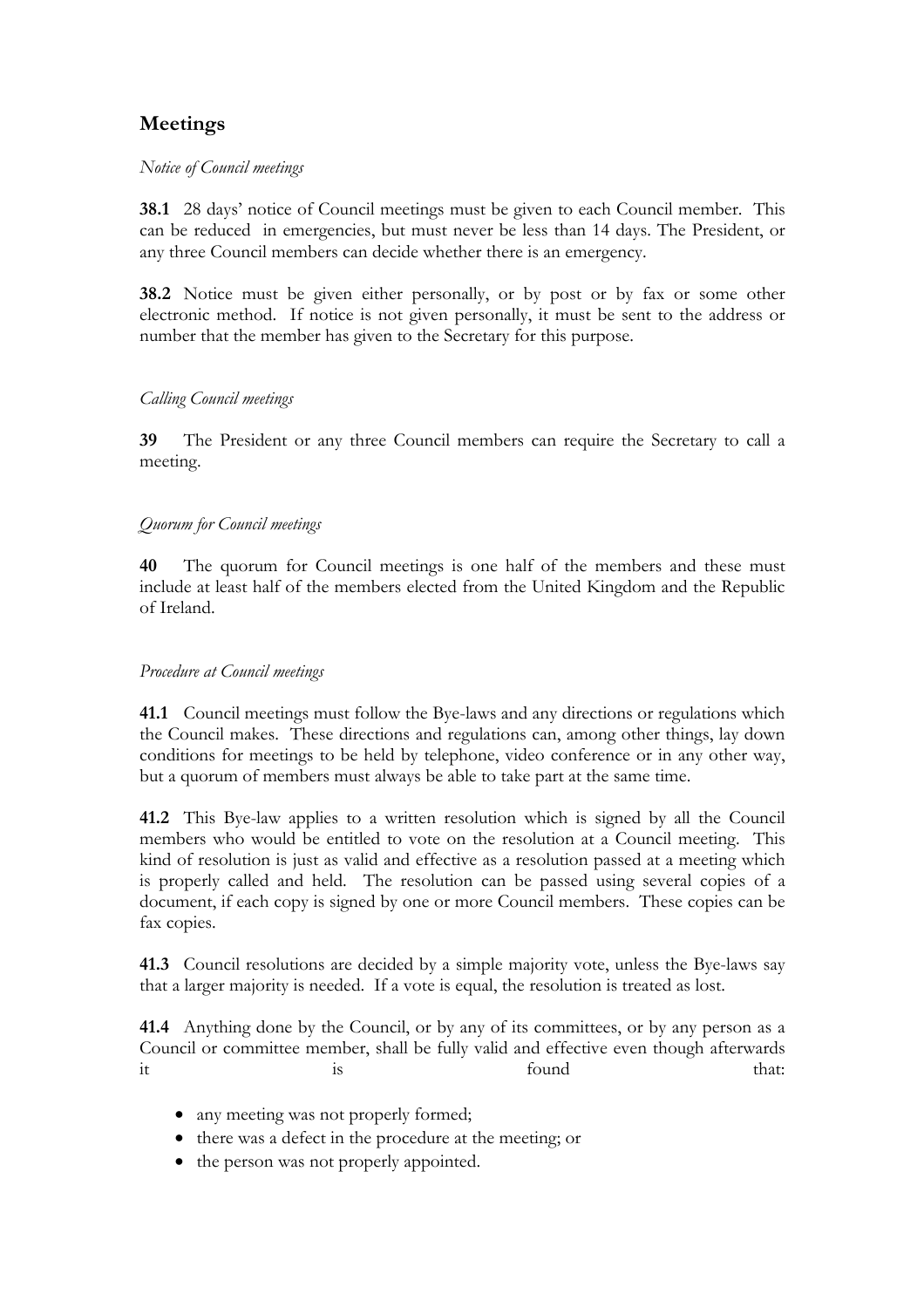#### *The Chairman of meetings*

**42.1** The President will chair Council and general meetings unless the Council selects another chairman. The President may also chair any committee meetings he chooses to attend.

**42.2** If the President is not at a Council or general meeting the Council members at the meeting will decide which one of them is to take the chair.

**42.3** If there is not a Council member to chair a general meeting, the members will decide which one of them is to take the chair.

#### *Meetings and conferences*

**43.1** The Council can hold meetings and conferences for any of the purposes set out in article 4 of the Charter, or for social purposes.

**43.2** The Council can make rules and regulations relating to these meetings and conferences.

#### *General meetings*

**44.1** The Council can call a general meeting by giving at least 21 days' notice. The notice of meeting must state what the purpose of the meeting is.

**44.2** Fifty or more members (including at least 30 Fellows) can require a general meeting to be called. To do this they must sign a requisition which they serve on the Secretary stating the purpose of the meeting. They must at the same time deposit enough money to cover the full cost of calling and holding the meeting. This deposit must be refunded if the proposal set out in the requisition is carried, or if the Council does not call the meeting as required by *bye-law 44.3*.

**44.3** If the Council receives a requisition under *bye-law 44.2*, it must send out a notice calling a general meeting within 28 days. The notice must give at least 21 days' notice of the meeting, and the notice must specify the purpose of the meeting.

**44.4** If the Council has not sent out a notice within 28 days of receiving the requisition ("the deadline"), 25 or more of those who signed the requisition may send out a notice themselves. The notice, signed by those who want the meeting, should state what the meeting is for, and set a date for it. This must be at least 21 days after the date on which the notice is sent out, but must not be more than three months after the deadline.

**44.5** General meetings can only deal with business allowed by the Charter.

**44.6** Only the business stated in the notice of a general meeting can be considered at the meeting.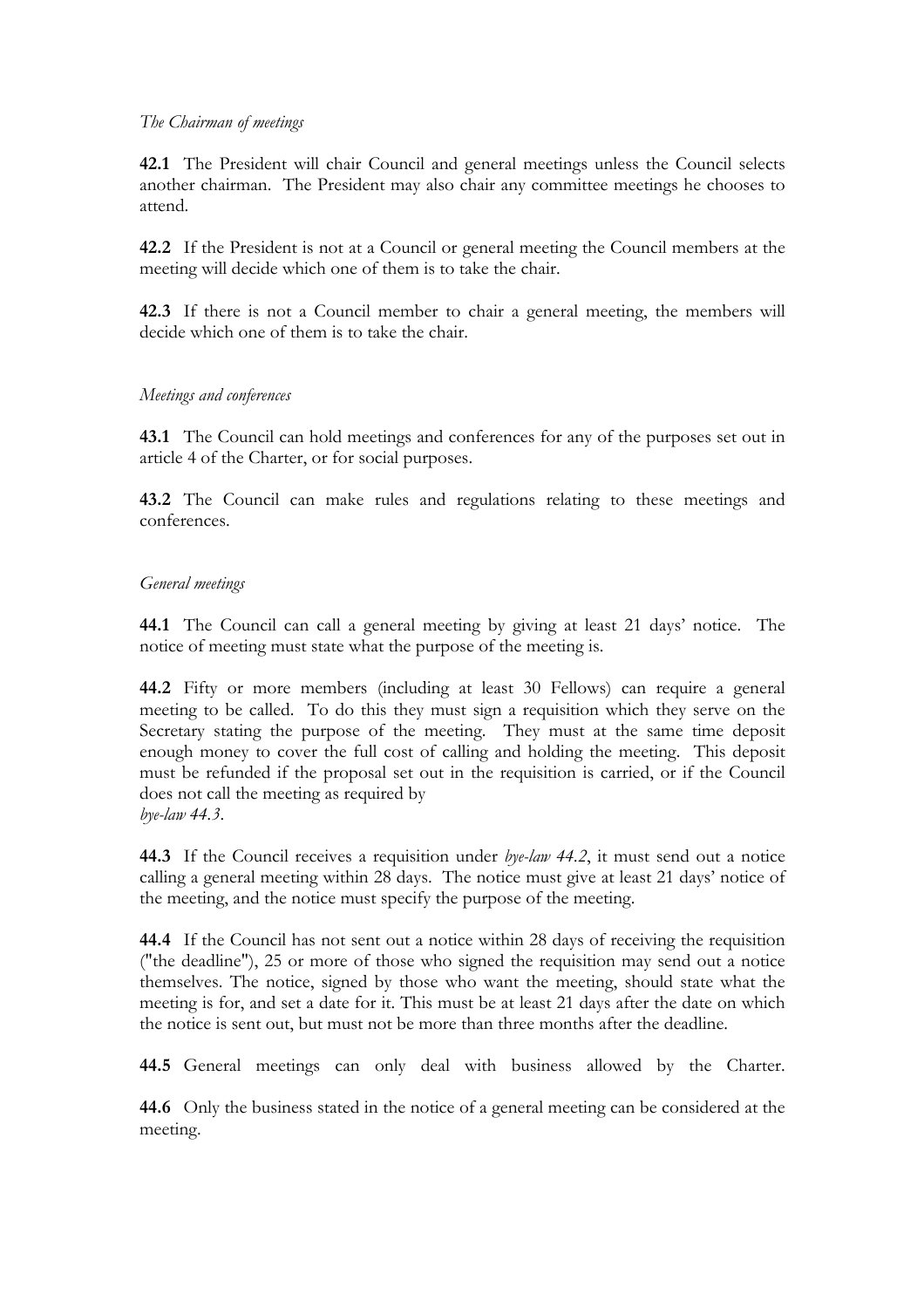#### *The quorum at general meetings*

**45.1** The quorum for general meetings is at least 20 members personally present.

**45.2** If a meeting is called by members under *bye-law 44* and a quorum is not present within 30 minutes of the starting-time on the notice of meeting, the meeting is dissolved.

**45.3** For other meetings, if a quorum is not present within 30 minutes, the meeting will be adjourned to a date, time and place decided on by the majority of the members who are present. At the adjourned meeting, the members present will be a quorum.

### *Adjourning general meetings*

**46** The chairman of a general meeting can adjourn a meeting if the meeting agrees. The adjourned meeting can be at a different time, or date, or place.

### *Voting at general meetings*

**47.1** Questions at general meetings are decided, in the first place, by a show of hands.

**47.2** If a vote is equal, either on a show of hands, or a poll vote, the motion is treated as lost.

### *The chairman declaring the results of a vote*

**48** Unless a poll is demanded, a declaration by the chairman that a show of hands vote has been carried unanimously or by a certain majority, or lost, is final. A record of a declaration in the minutes of the meeting is conclusive evidence of the result, and no more proof is needed.

#### *Voting*

**49.1** Votes on a show of hands or a poll at a meeting can be either by the member personally, or by a proxy.

**49.2** Votes in an election, or poll, carried out by post (under *bye-law 51*) must be given personally.

**49.3** Every member, except Honorary members, has one vote. But a member cannot vote at any meeting (either for himself or for anyone else) in any way, or be counted in a quorum, if he owes any money to the Institute.

#### *Poll votes*

**50.1** Either the chairman of a meeting, or at least 10 members, can demand a poll vote (using voting papers), either when, or before, the chairman declares the result of a show of hands vote.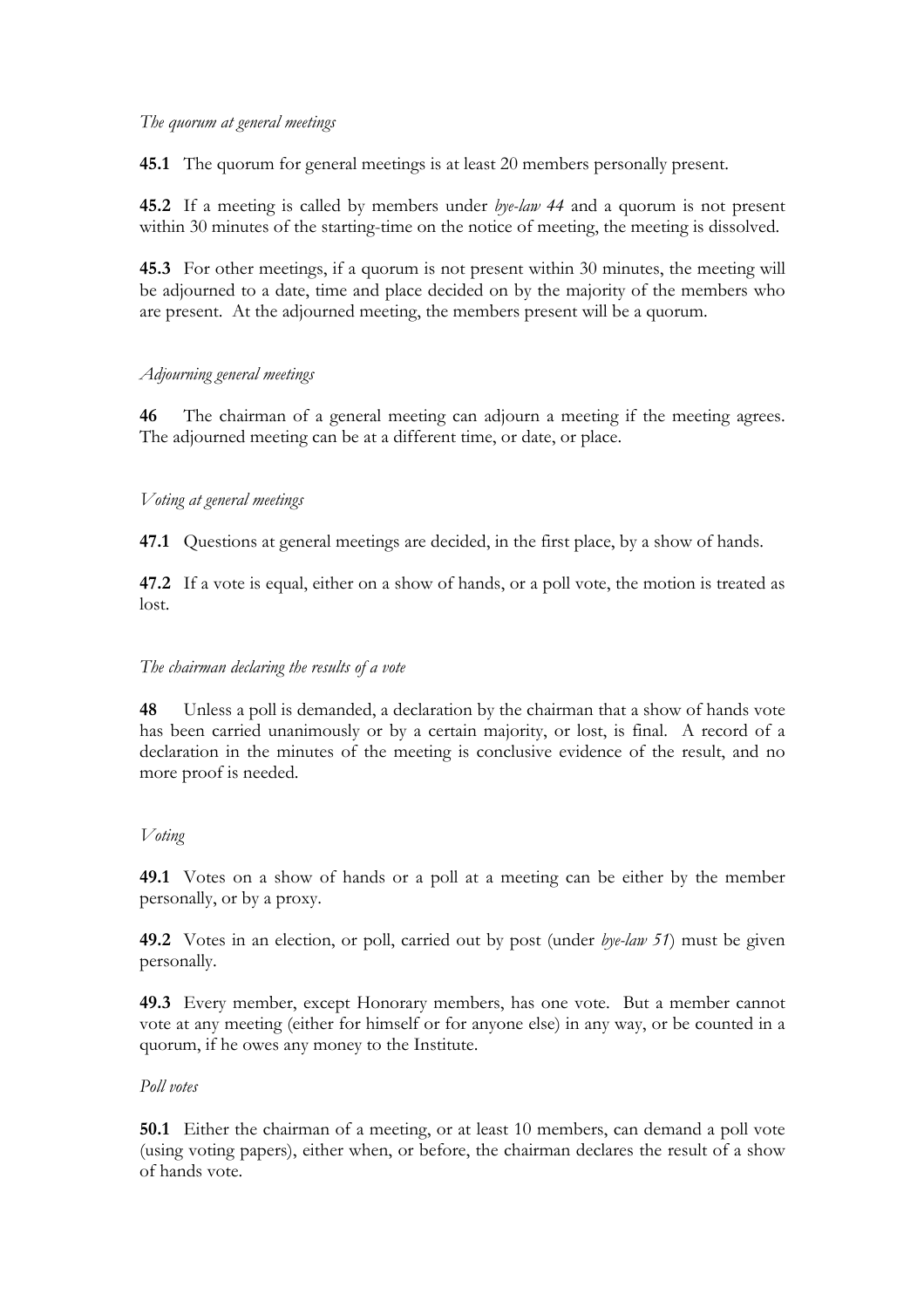**50.2** There cannot be a poll vote on a motion to elect a chairman of a meeting, or to adjourn.

**50.3** The chairman will direct when and how the poll vote is to be carried out.

**50.4** The chairman can direct that the poll should be carried out by a postal vote. The procedure in *bye-law 51* will apply, but the chairman can vary this.

**50.5** The result of a poll vote is treated as the result of the motion at the meeting where the poll was demanded.

**50.6** A demand for a poll on a particular matter will not stop a meeting from continuing to deal with other matters.

#### *Postal voting*

**51.1** The Council will decide on the form of any postal voting paper.

**51.2** The Secretary will send the voting papers to all members of the Institute who are not overdue in making any payment to the Institute.

**51.3** The sealed voting papers must be returned to the Secretary by prepaid post by the date fixed by the Council.

**51.4** The Secretary will put the voting papers, unopened, in a sealed box and deliver them to the scrutineers.

**51.5** The scrutineers will supervise opening the boxes, and examining and counting the votes.

**51.6** The scrutineers will prepare a signed report and hand this to the Secretary for publication. The report must state:

- how many voting papers were received;
- how many voting papers were rejected, and why; and
- the total votes in favour of, and against, each resolution.

**51.7** The scrutineers' report will be final, even if it is irregular or informal in any way.

**51.8** The scrutineers are the people appointed by the Council for the purposes set out in this Bye-law.

#### *Proxies*

**52.1** A proxy form must be in writing and signed by the member appointing the proxy.

**52.2** A proxy must be a member of the Institute who can vote.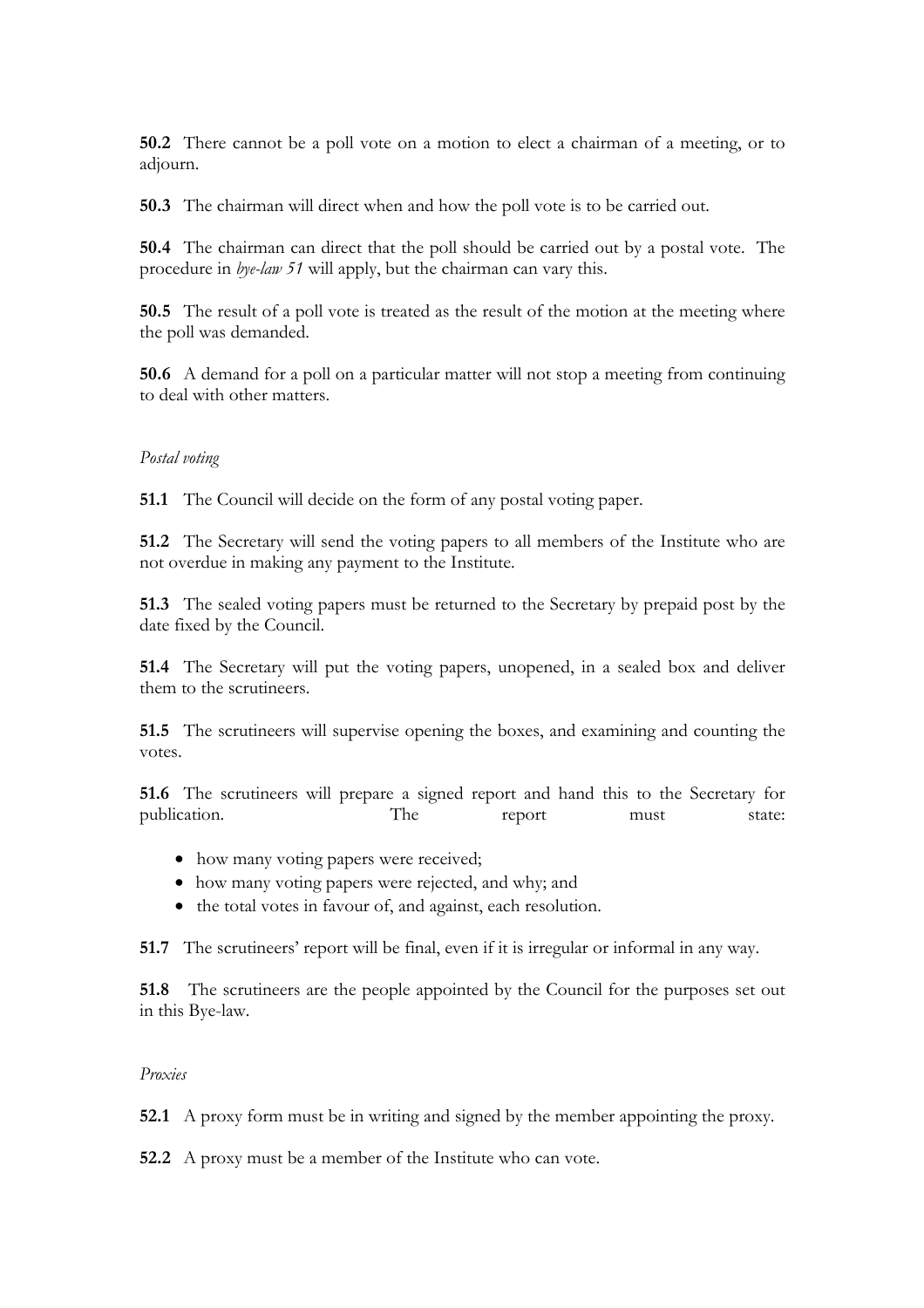**52.3** Proxy forms must be in any form which is commonly used, or in any other form which the Council approves.

**52.4** To be valid this form must be received at the Secretary's office at the Institute at least 48 hours before the time the meeting is due to start. A form is only valid for the meeting it refers to (including any adjournment of that meeting).

#### *Notices to members*

**53.1** The Institute can serve any document on a member either personally, or by sending it (stamped) to him at his registered address, or to any other address he has given to the Institute for this purpose.

**53.2** If a document is posted to a member, it is treated as served on him when it is posted.

**53.3** To prove that a document was served by post, all that is needed is to prove that it was properly stamped, addressed and posted.

**53.4** If any notice of any meeting of the Institute is accidentally not sent to any member, the meeting will not be invalid as a result.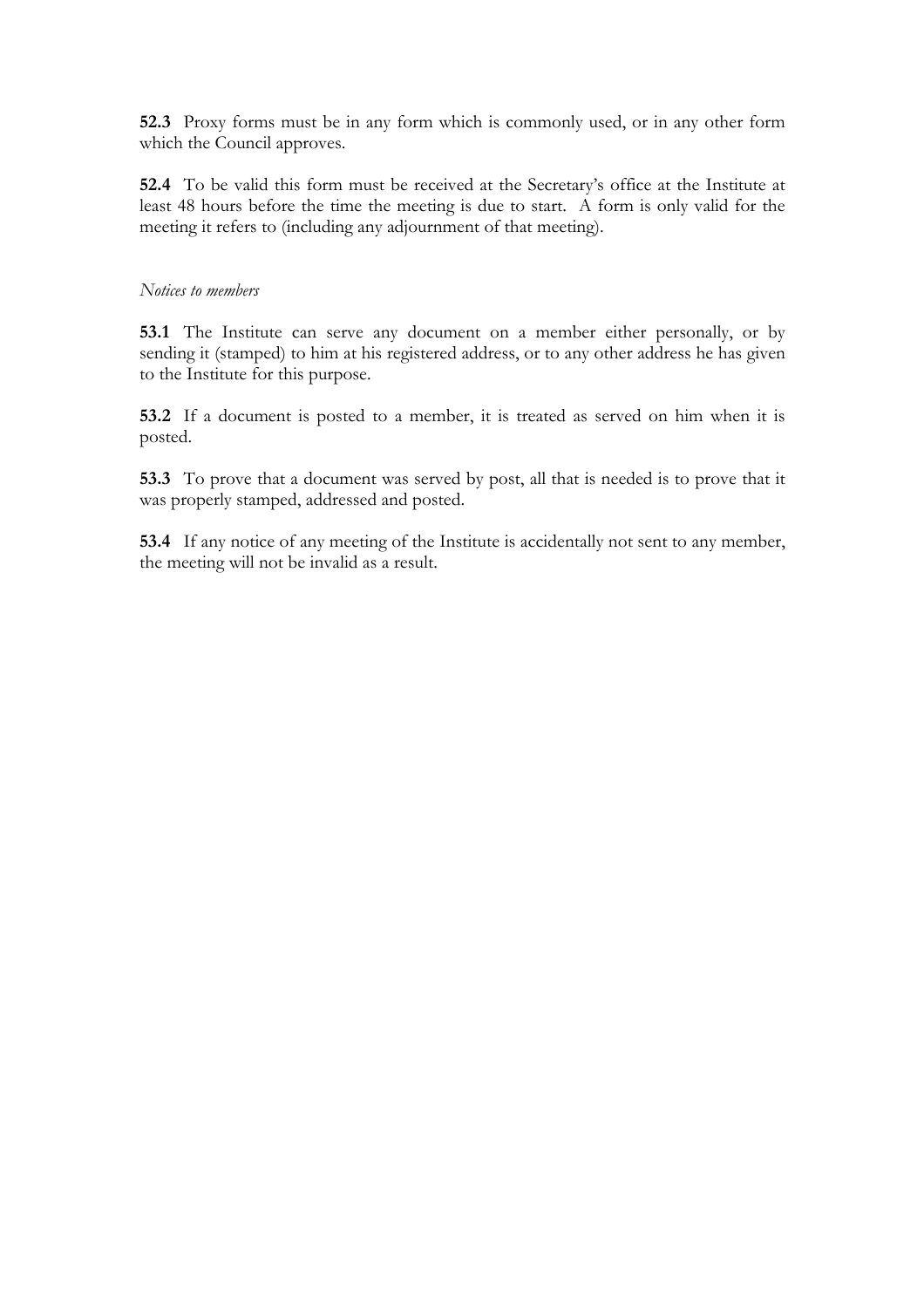# **Disciplinary proceedings**

### *Disciplinary bodies*

**54.1** The Institute's disciplinary bodies are:

- The Investigation Group set up by the United Kingdom Committee, to investigate matters referred to in *bye-law 56.8*;
- The Disciplinary Tribunal set up by the United Kingdom Committee, to carry out the duties set out in *bye-law 56*;
- The Appeal Tribunal set up by the United Kingdom Committee, to hear appeals against decisions of the Disciplinary Tribunal, as set out in *bye-law 58*.

**54.2** The disciplinary bodies set up by the United Kingdom Committee will have the authority to act in all territories except where *bye-law 54.3* applies.

**54.3** Where the Council has set up a Division the Council can authorise a Divisional Committee to set up and operate any or all of the following disciplinary bodies:

- Divisional Investigation Group
- Divisional Disciplinary Tribunal
- Divisional Appeal Tribunal

**54.4** The Council must confirm appointments to all the disciplinary bodies.

**54.5** The Council can remove members from all or any of the disciplinary bodies

**54.6** At least once every three years the Council must review the membership of the disciplinary bodies and their operation. After carrying out the review, the Council can appoint and remove members.

**54.7** There must be no overlap in the members of any of the disciplinary bodies which consider a particular case.

**54.8** Members of the disciplinary bodies stay in office until they resign or are removed by the Council.

#### *One-off Investigation Groups*

**55.1** This Bye-law applies if the Disciplinary Tribunal set up by the United Kingdom Committee considers that action under *bye-law 56* is appropriate in relation to the behaviour of a member who lives in any country outside the United Kingdom or Republic of Ireland where there is no Division.

**55.2** Where *bye-law 55.1* applies, the Disciplinary Tribunal set up by the United Kingdom Committee can ask the Council to confirm the appointment of a one-off Investigation Group in the country where the member lives.

**55.3** If it appears that disciplinary action is appropriate against: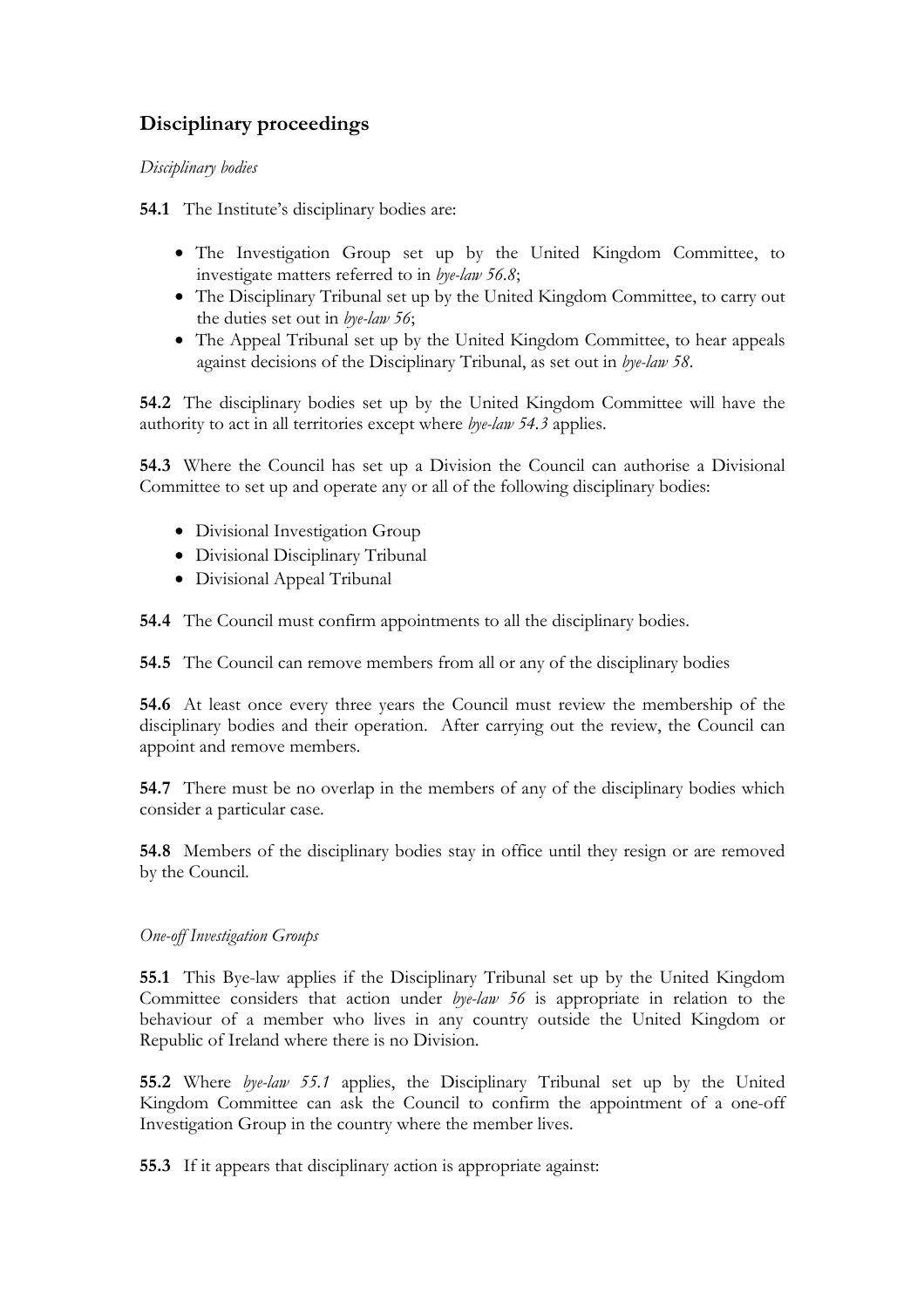- a Council member;
- a Divisional Committee member; or
- the Secretary (or equivalent post) of the Institute or a Division (if a member);

### *Disciplinary Procedure*

**56.1** The Council must make regulations setting out the constitution and procedures to be followed by the disciplinary bodies established under *bye-laws 54.1 and 54.3*.

**56.2** The Council can, if it considers it necessary or desirable, appoint people who are not members of the Institute to the disciplinary bodies and where appropriate as Chairman of the body. However, non-members must not make up more than one third of the membership of any disciplinary body.

**56.3** If it appears that a member might have done any of the things referred to in *bye-law 56.8*, the appropriate Investigation Group, or a one-off Investigation Group, will investigate this in the way it thinks right, and decide whether or not to refer the matter to the appropriate Disciplinary Tribunal.

**56.4** If the Investigation Group decides to refer a matter to the Divisional Disciplinary Tribunal under *bye-law 56.3*, it must provide a written report of its investigation, with any supporting evidence it thinks appropriate. The Investigation Group must state whether in its opinion there are sufficient grounds to bring one or more charges, and if so what charge or charges the member should answer.

**56.5** If an Investigation Group report states that there are grounds to bring one or more charges, the Disciplinary Tribunal must arrange for the charges to be heard. The Disciplinary Tribunal must at the same time give the member a copy of the Investigation Group's report.

**56.6** The member, and any representative whose name he has given to the Disciplinary Tribunal in writing, can:

- attend and be heard at the hearing;
- call and cross-examine witnesses; and
- make written representations about any charges.

**56.7** After the hearing, the Disciplinary Tribunal must consider and decide whether it is satisfied that each charge has been proved.

**56.8** If it is found, by the procedure set out in these Bye-laws and any consistent regulations made by Council under *bye-law 56.1*, that a member has:

- become bankrupt or insolvent;
- been convicted of an offence which might bring discredit on the Institute or the Profession;
- failed to uphold the code of professional conduct and ethics;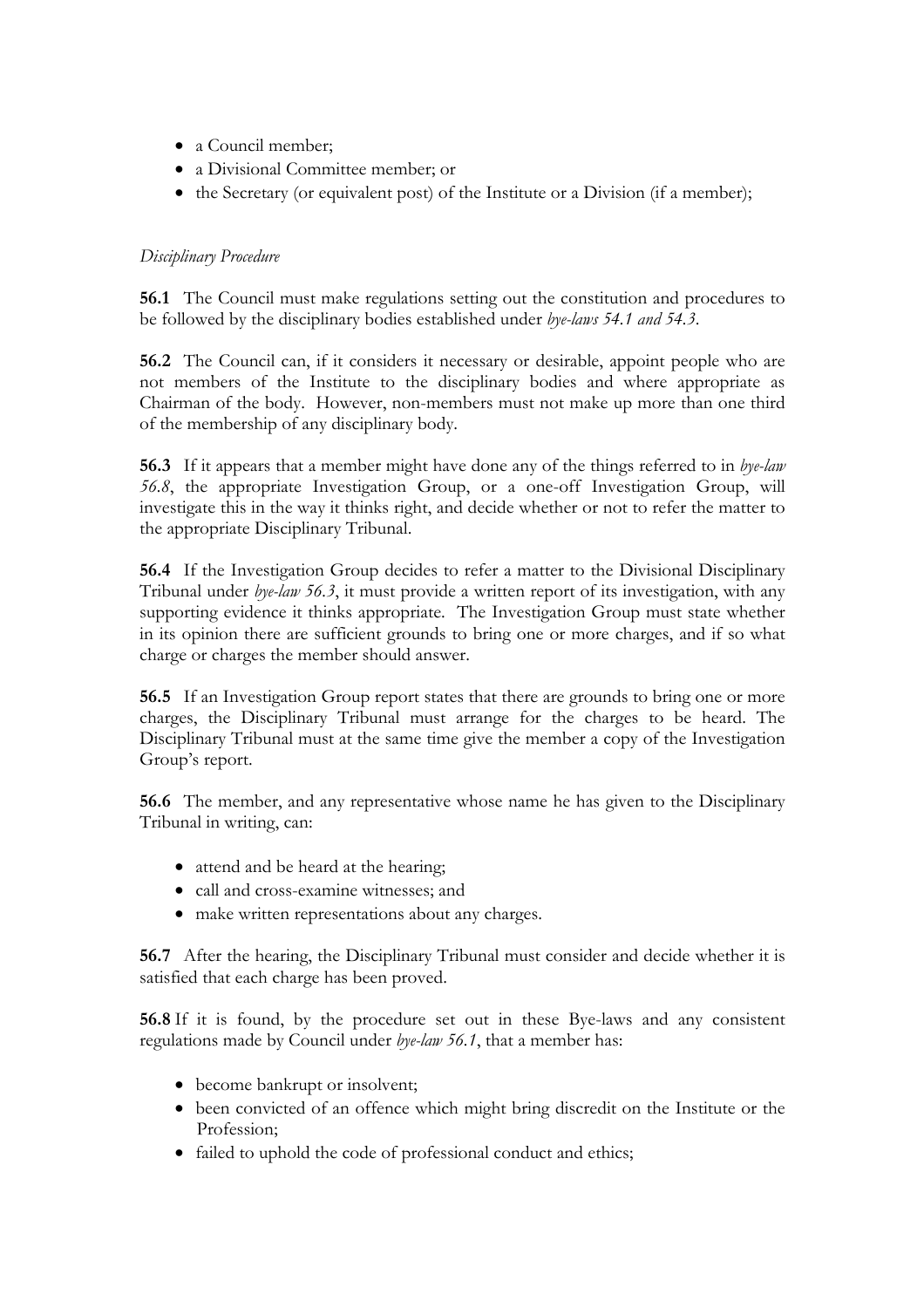- behaved, by doing something or not doing something, in a way considered to bring the Institute or the Profession into disrepute;
- disobeyed any decisions of the Council or of its Divisional Committee; or broken any of the Institute's Bye-laws or Charter or Regulations;
- failed to comply or co-operate with a Disciplinary Investigation
- failed to comply with a decision or any conditions made by a Disciplinary or Appeal Tribunal.

The Disciplinary Tribunal can apply any of the sanctions set out in *bye-law 57*.

**56.9** The Disciplinary Tribunal must make its decision in a written report setting out:

- the details of any charges;
- the finding on each charge;
- the penalty, or penalties, it recommends for each charge found proved; and
- a ruling on whether the report, or any related matter, should be published, and if so how it should be published.

**56.10** The Disciplinary Tribunal must give the member a copy of its report and finding together with details of the Appeal procedure.

#### *Penalties*

**57** The Disciplinary Tribunal can impose one or more of the following penalties as part of its decision under *bye-law 56.9*:

- to issue a written reprimand;
- to order the member to pay costs;
- to fine the member;
- to order the member to pay restitution;
- to cancel the member's practising certificate and require him to return it;
- to deprive the member of his Fellowship, either permanently, or for a period, or until he is re-elected as a Fellow;
- to suspend the member for a specified period, and to decide whether the member should continue to pay his subscription while suspended;
- to call for, and accept, the member's resignation;
- to expel the member, and remove his name from the membership register;

A penalty does not affect the member's liability to pay his subscription and any other money he owes to the Institute.

#### *Appeals*

**58.1** A member can appeal against the Disciplinary Tribunal's decision against him, or against part of it. To appeal the member must ask in writing for the Appeal Tribunal to consider the appeal, giving the grounds for the appeal.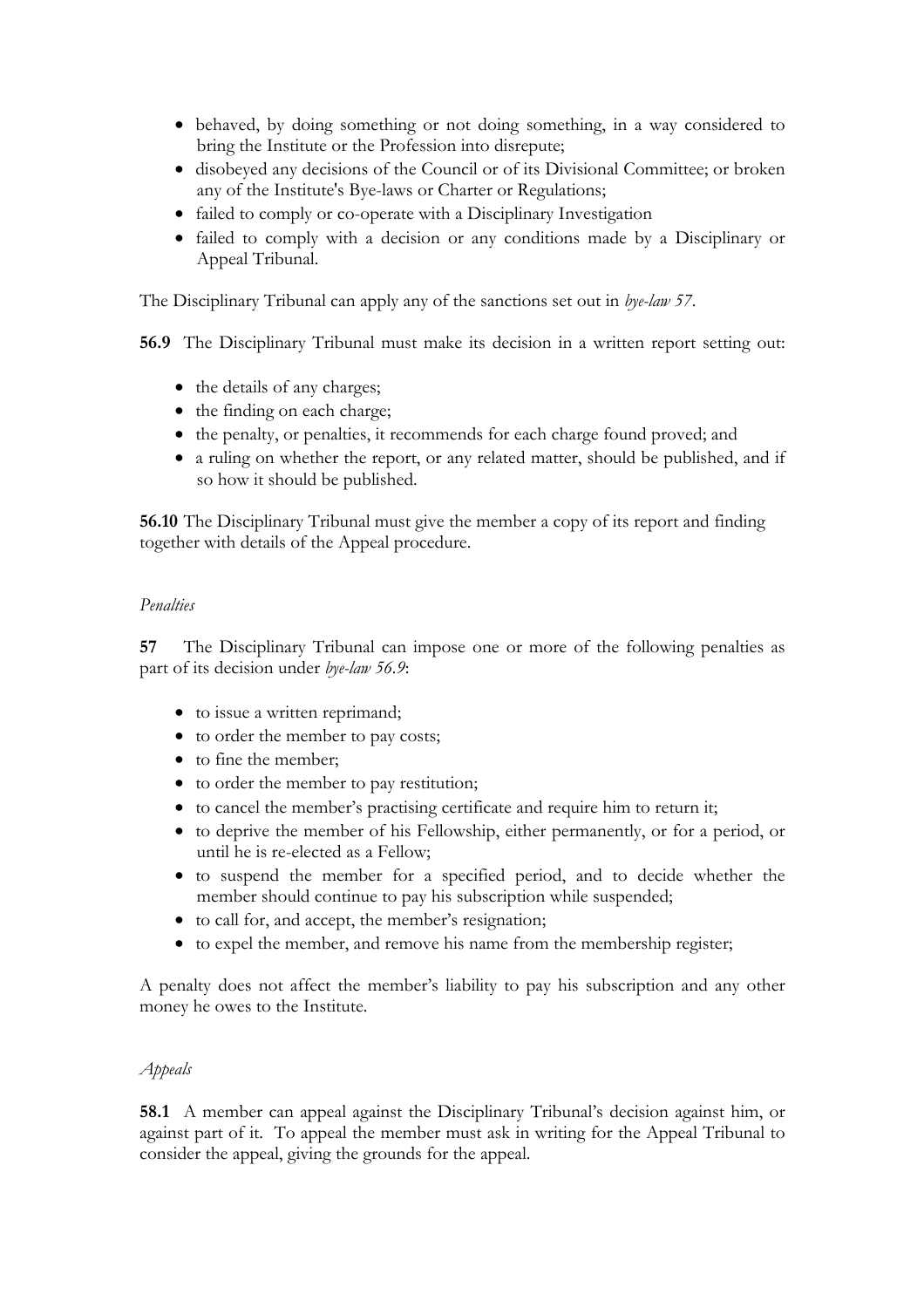**58.2** The appeal notice must be received by the Chief Executive of the United Kingdom Institute or of the appropriate Division of the Institute within 28 days from the day after the notice of the Disciplinary Tribunal's decision was sent to the member. The appeal notice can be given to:

- the person who gave the member the notice of the decision;
- the Secretary; or
- any other person who is authorised to receive it.

If the appeal notice is given by telephone, or in any other electronic way, it must be confirmed in writing within 14 days.

**58.3** The Disciplinary Tribunal's decision will be carried out immediately after 28 days if an appeal notice is not received.

**58.4** If, in accordance with *bye-law 58.2*, an appeal notice is received on time, the member has six weeks from the end of the 28 day period referred to in *bye-law 58.2* to submit his written appeal application. The appeal application must set out the grounds for the appeal in detail.

**58.5** The Appeal Tribunal can refuse to hear an appeal if it considers, in all the circumstances, that the request is frivolous or without merit.

**58.6** The Appeal Tribunal will decide how it will hear an appeal. A member alone, or any representative whose name he has given to the Appeal Tribunal in writing, or both, can:

- attend the hearing of the appeal;
- be heard at the hearing;
- call witnesses:
- cross-examine witnesses; or
- make written representations about any charges.

**58.7** After it has heard an appeal, the Appeal Tribunal must reach a decision, which must cover:

- details of the decision appealed against;
- a summary of any additional evidence considered;
- the finding on each charge appealed against;
- whether any penalty should be confirmed, quashed, reduced or increased; and
- whether, and if so how, the appeal decision, and anything relating to it, should be published, and whether this will include the member's name.

**58.8** The Appeal Tribunal must send a copy of its decision to the member, and its decision will be carried out immediately.

**58.9** The decision of the Appeal Tribunal will be final.

**58.10** The decisions of all the Disciplinary Tribunals and Appeals Tribunals will be reported to Council and recorded by the Secretary.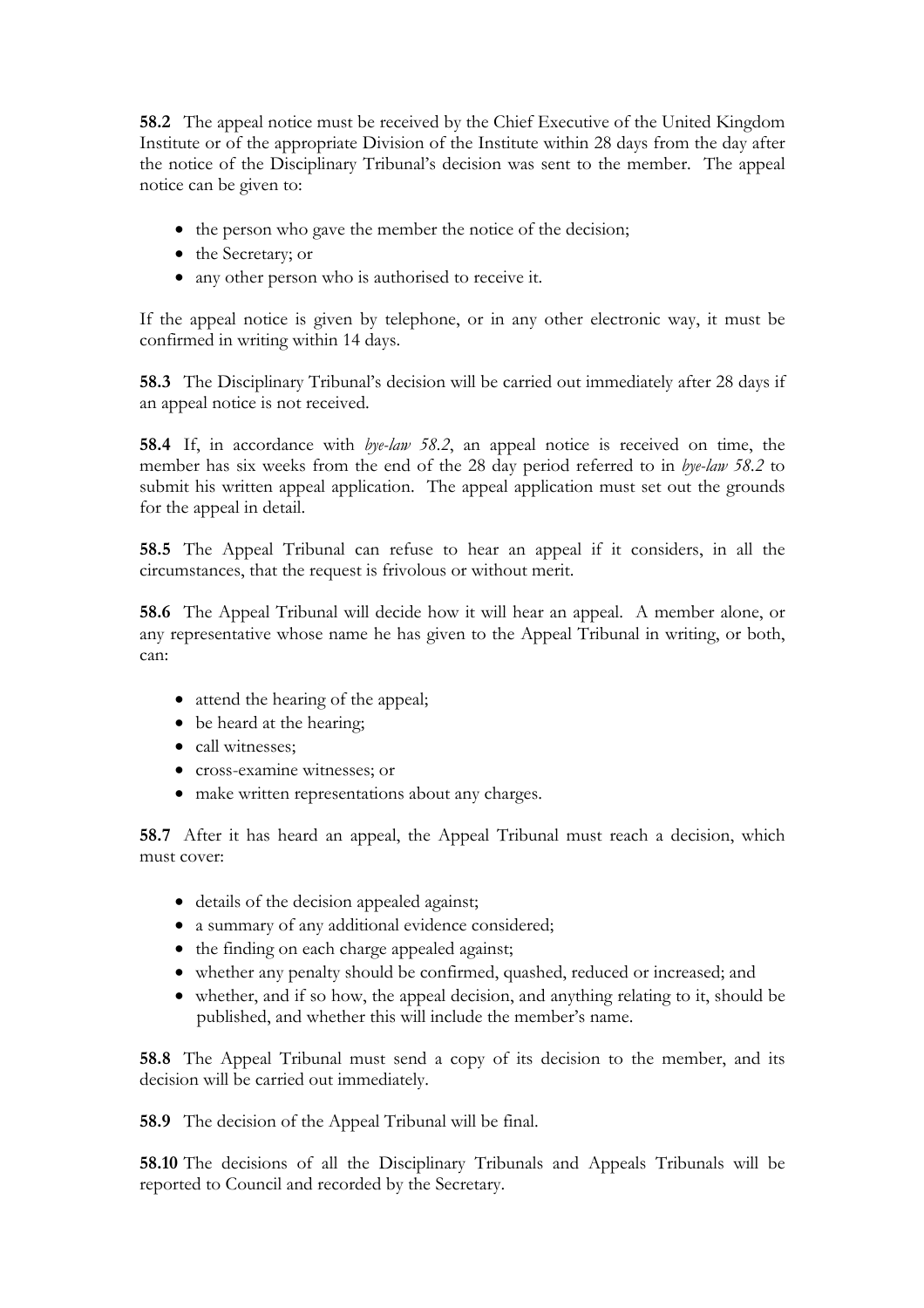## **Finance**

### *The Institute's finances*

**59.1** The United Kingdom Committee is responsible for raising from the Divisions and the countries managed by the United Kingdom Committee as defined in *bye-law 34.1*, the amounts decided on by the Council to meet the costs of the Council and the Institute.

**59.2** The United Kingdom Committee must manage, and account to the Council for all of the money which it receives in this way.

### *Expenses*

**60** The Council can authorise expenses to be paid to members which are incurred while they are on the Institute's business ;on the basis it decides.

### *Borrowing and charging by Divisional Committees*

**61.1** Divisional Committees can borrow in any way for the purposes of their Division up to the limit referred to in *bye-law 61.3*.

**61.2** The Divisional Committees can give guarantees and security in any way over any property, in connection with any borrowing allowed by *bye-law 61.1*.

**61.3** A Divisional Committee can only borrow up to the amount of the Division's income from subscriptions in the last financial year, unless the members of the Division allow more borrowing by passing a resolution at a general meeting. The resolution can also allow security and guarantees for the increased borrowing.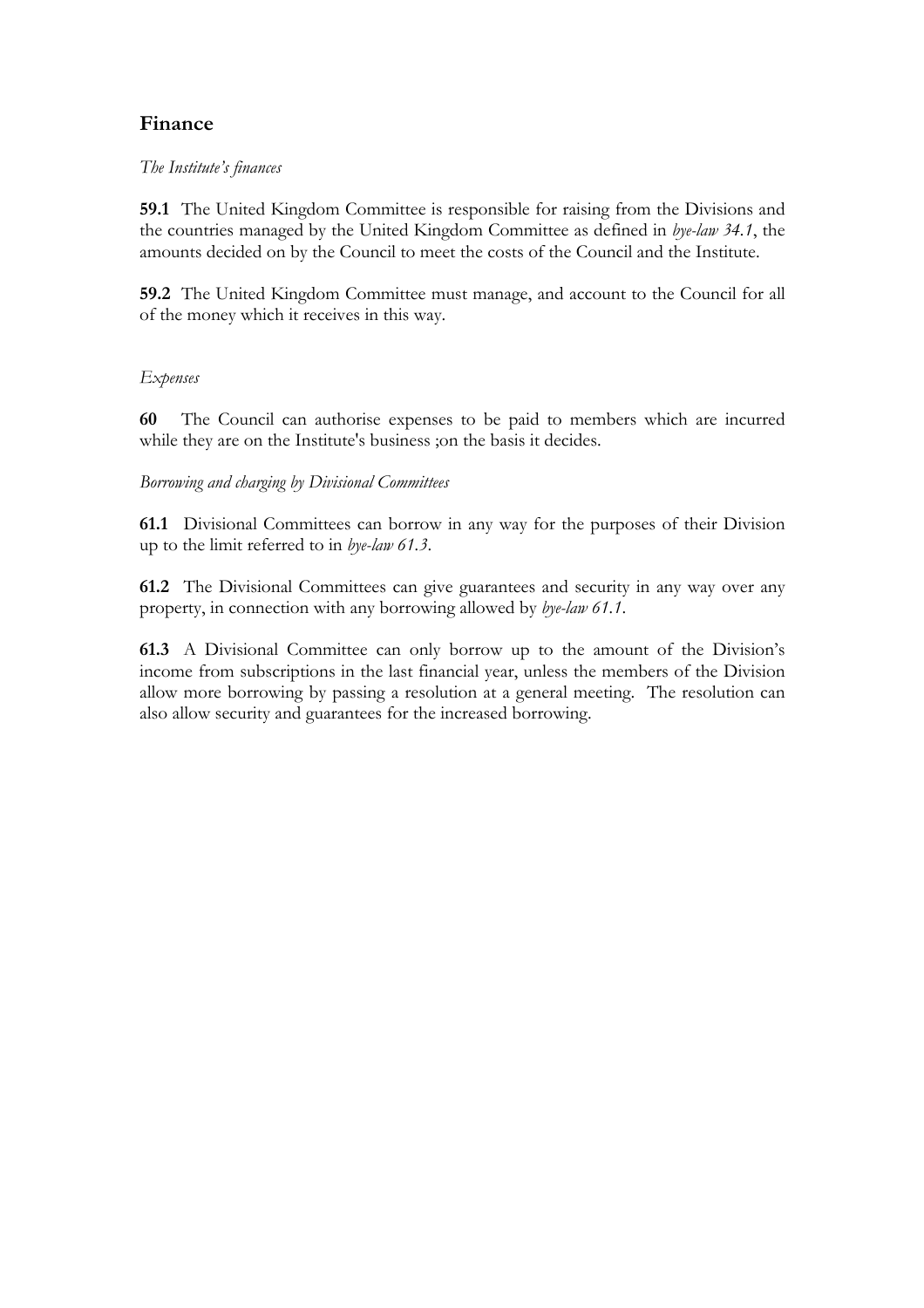## **Salaried staff**

*The Chief Executive and the Secretary* 

**62.1** The Institute's, and the Chief Executive's, administrative head office must be based in the United Kingdom.

**62.2** Whoever is the Chief Executive of the United Kingdom Committee is also the Chief Executive of the Institute, and the Secretary of the Council.

**62.3** The Chief Executive is entitled to attend all of the Institute's meetings (including the Council and its committees), unless the meeting is discussing appointing, dismissing or disciplining the Chief Executive, or his pay or other employment terms.

**62.4** The United Kingdom Committee will decide on the pay, and other employment terms (including pension contributions) of the Chief Executive, and the other permanent paid staff which it, or the Chief Executive, has appointed.

**62.5** Staff receiving salaries from the Institute, the Council or any of its committees, cannot be members of the Council, or any of its committees.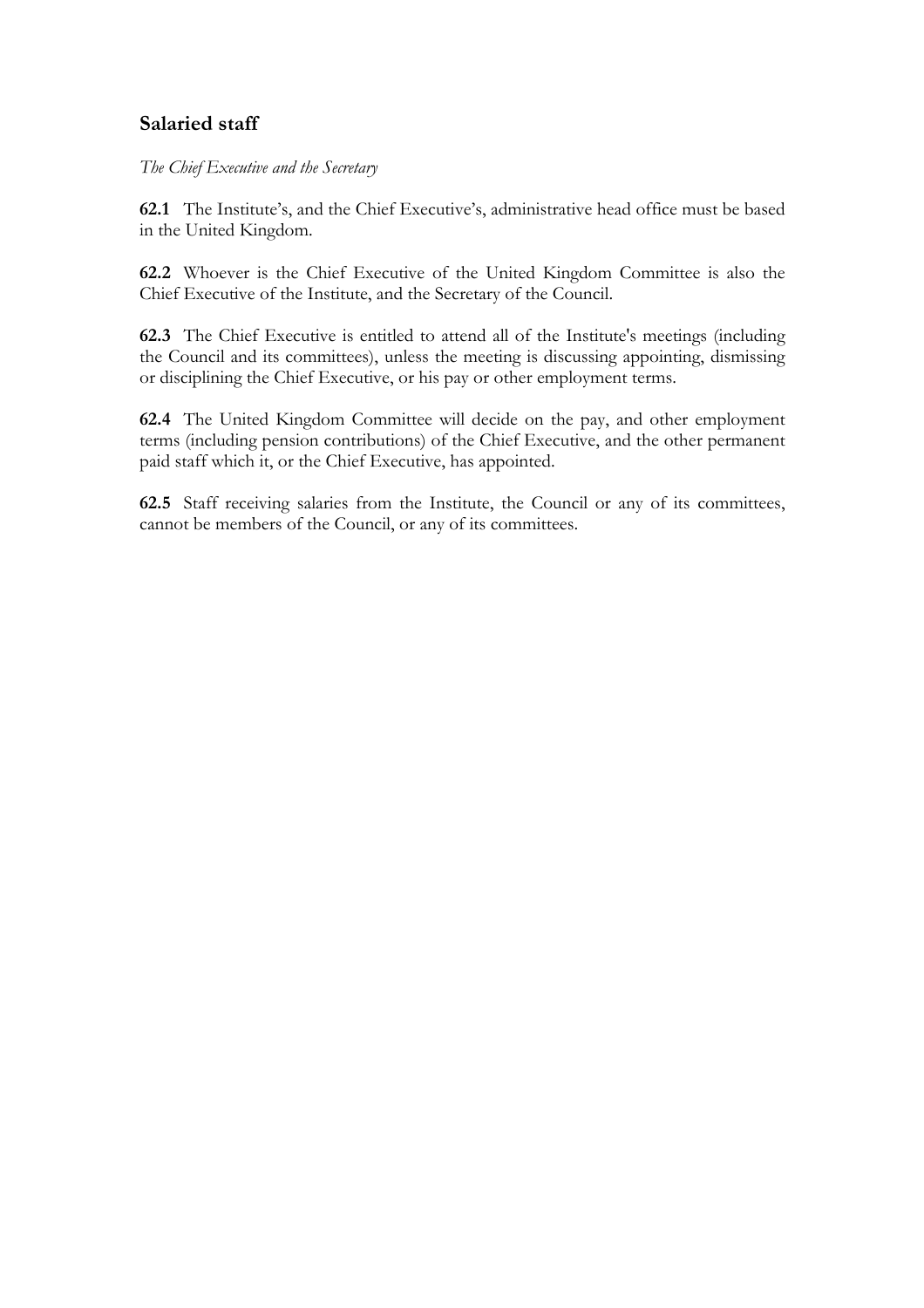## **Records, documents and registers**

#### *Minutes*

**63** Minutes must be kept on paper or computerised minute books. The minutes must record all resolutions and proceedings of the Institute, the Council and its committees (including Divisional Committees), general meetings of Divisions, and the Institute's other bodies.

#### *The Membership Register*

**64** A Register must be kept of the names and other necessary details of:

- members (including the dates they were elected and re-elected, when they moved from one type of membership to another, and when they stopped being members);
- Graduates;
- candidates for examinations (including when they sat examinations, withdrew, passed or failed; when they became Graduates and when they became members); and
- members in public practice.

#### *Keeping the Institute's Charter and documents*

**65** The Council must pass regulations for looking after the Institute's Charter and other important documents.

#### *Membership lists*

**66** Each Division, and the United Kingdom Committee, can supply lists of members in their constituencies to members and other people. They can decide whether to make a charge.

#### *Copies of the Charter and bye-laws*

**67** The Council, or the United Kingdom Committee, or the Divisional Committees must supply members with copies of the Charter and Bye-laws on request. They can decide whether to make a charge.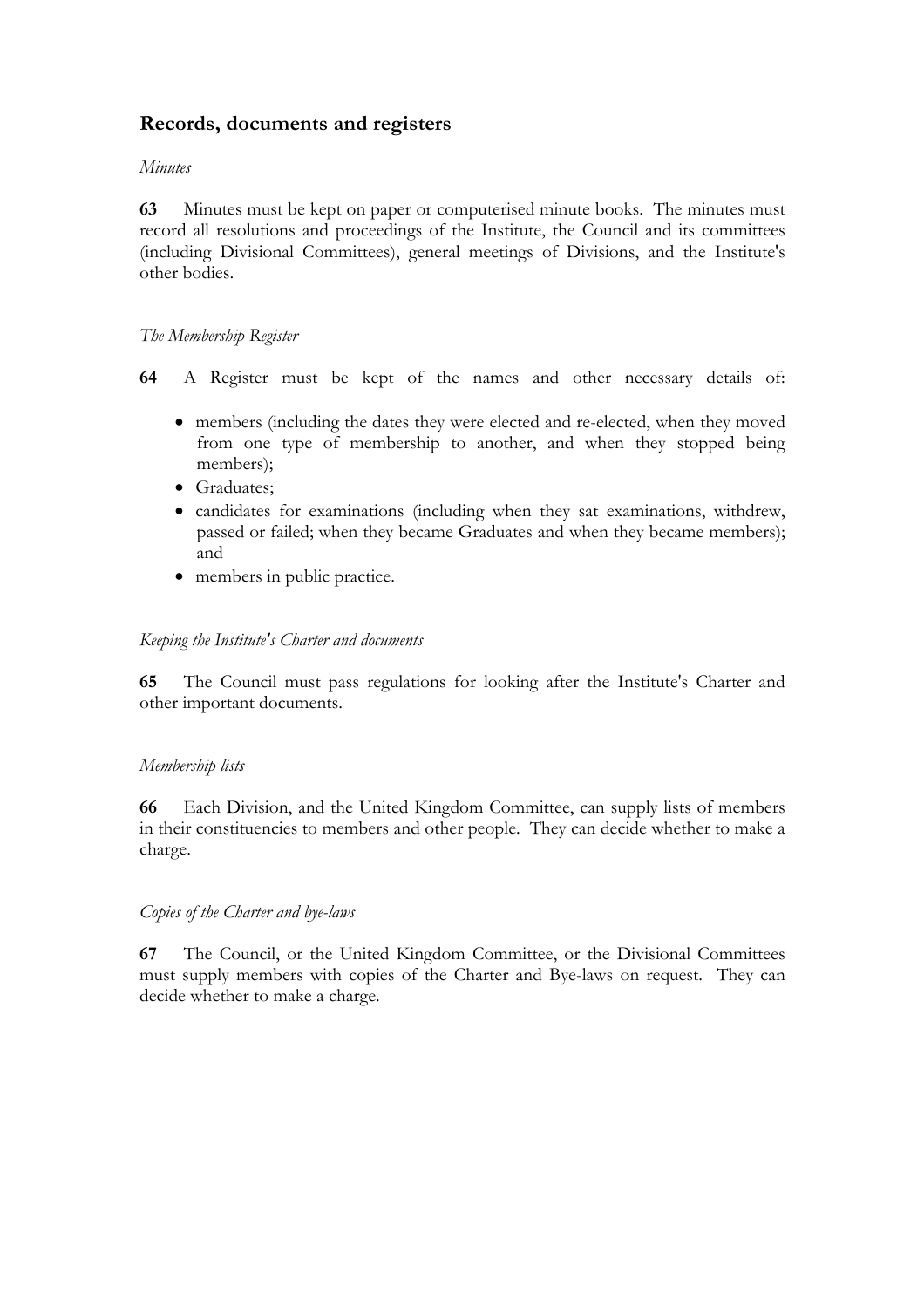## **The seal**

*Using the seal* 

**68.1** The Institute's common seal can only be used if the Council or the United Kingdom Committee authorises this.

**68.2** Documents must be sealed in the presence of a United Kingdom Committee member.

**68.3** Sealed documents must be signed by the United Kingdom Committee member who witnessed the seal being used, and also by the Chief Executive or any other permanent paid member of staff authorised by the United Kingdom Committee.

**68.4** The keys to the seal must be kept by the Chief Executive, or by any other person or people who are authorised by the United Kingdom Committee.